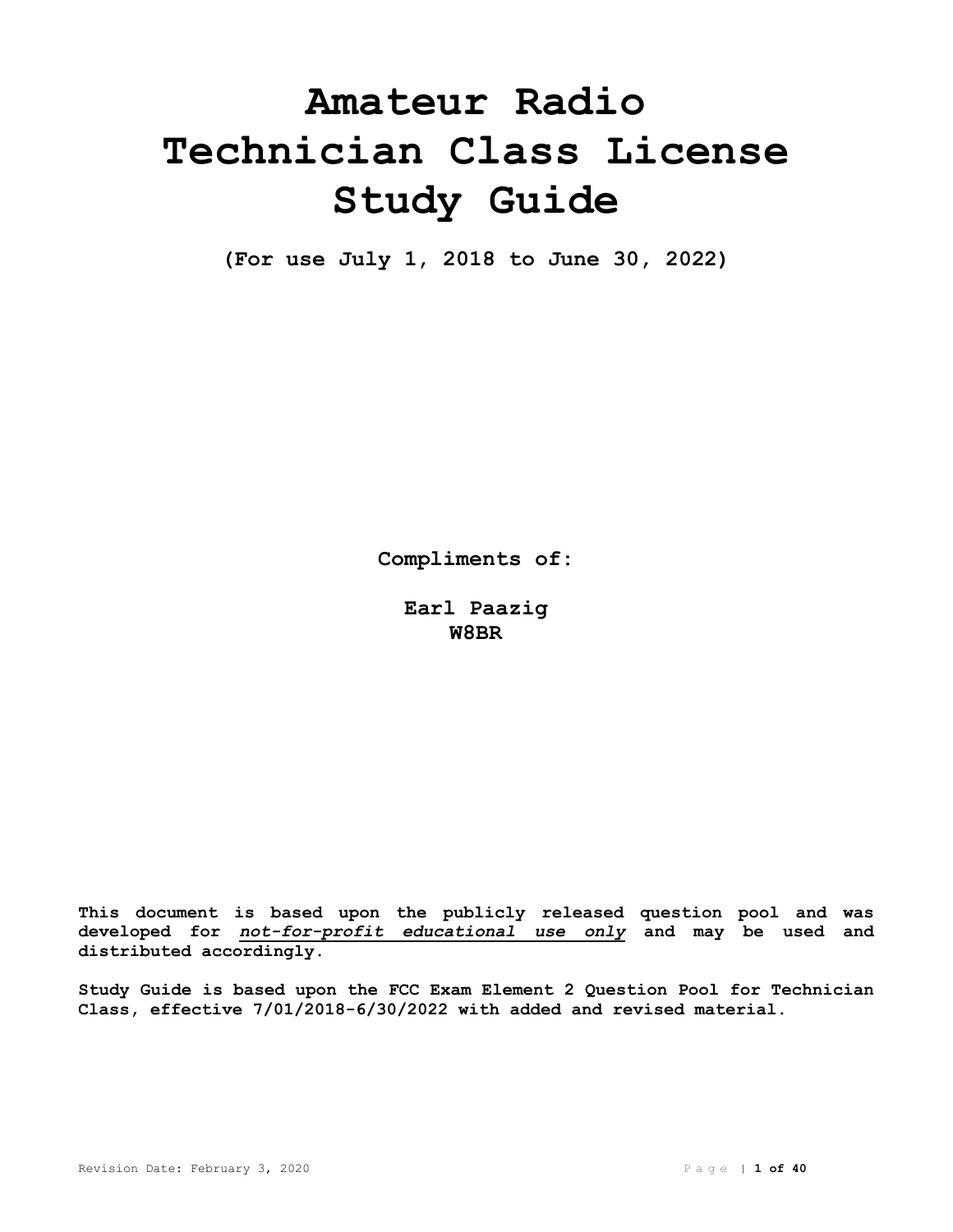#### **Foreword**

**This document is based upon the publicly available question pool. The format intent is to retain as much of the original words from the question pool as possible to leverage familiarization in the learning and memory process. Specific references to Part 97 are retained throughout. The 18 terms most frequently used in the text are:**

| amateur       | current    | power    |
|---------------|------------|----------|
| antenna       | electrical | radio    |
| band          | <b>FCC</b> | repeater |
| circuit       | frequency  | signals  |
| communication | license    | station  |
| control       | operator   | voltage  |

**The author's hope is that this document might be useful as a resource in studying for the Element 2, Technician Class License Amateur Radio Exam.**

**In order to pass the exam, you must correctly answer 26 of 35 questions. The exam is constructed from the sections of the Question Pool in manner consistent with the following table:**

| Sub-element                     | Exam Questions |
|---------------------------------|----------------|
| T1 - FCC Rules                  | 6              |
| T2 - Operating Procedures       | 3              |
| T3 - Radio wave characteristics | 3              |
| T4 - Amateur radio practices    | 2              |
| T5 - Electrical principles      | 4              |
| T6 - Electrical components      | 4              |
| T7 - Station equipment          | 4              |
| T8 - Modulation modes           | 4              |
| T9 - Antennas and feedlines     | 2              |
| TO - Electrical Safety          | 3              |
| Total                           | 35             |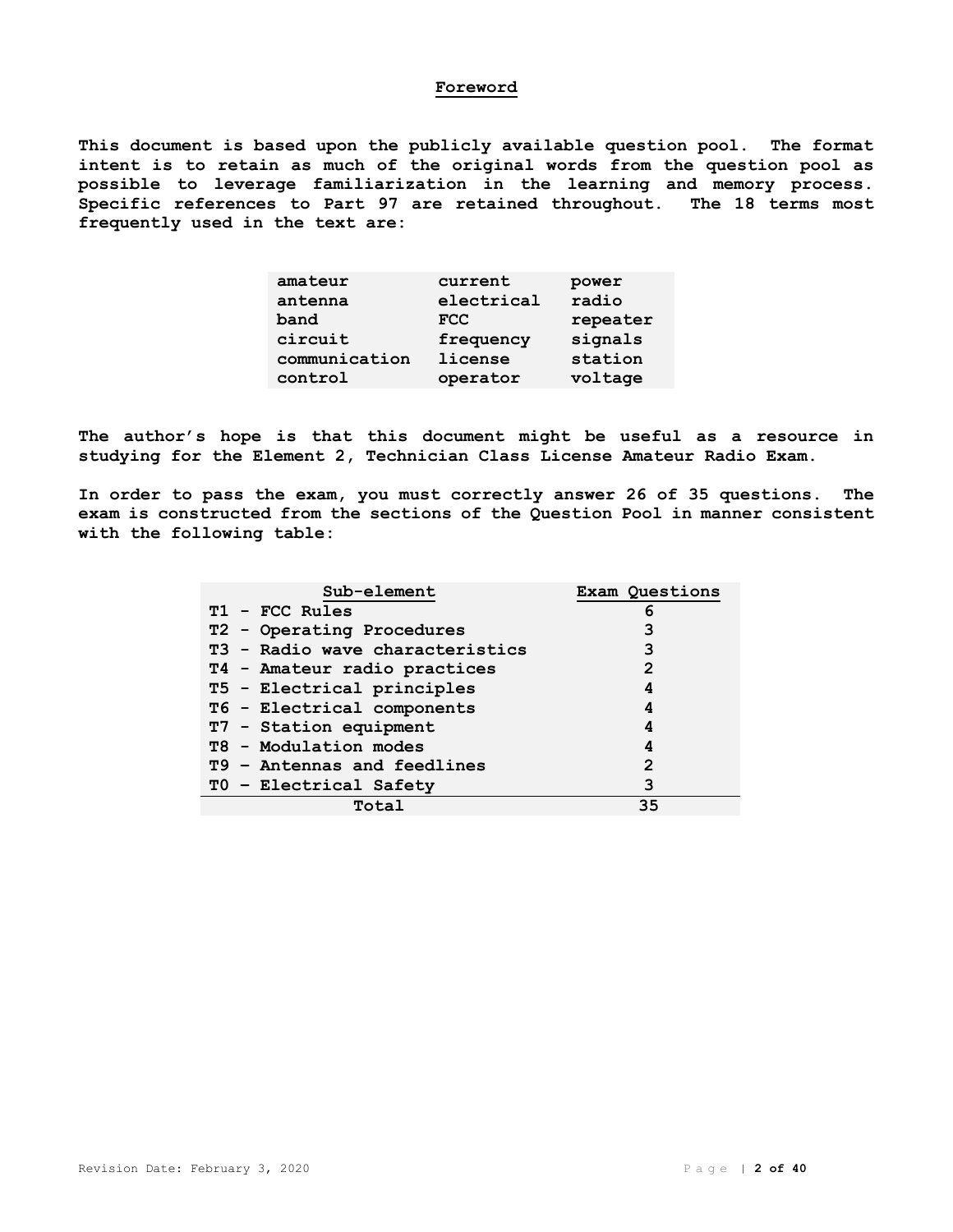# **Table of Contents**

# **ELEMENT 2 SUBELEMENT Page #**

| T4 - Amateur radio practices and station set-up 18          |  |
|-------------------------------------------------------------|--|
|                                                             |  |
|                                                             |  |
|                                                             |  |
|                                                             |  |
|                                                             |  |
| TO - Electrical Safety, antenna installation, RF hazards 38 |  |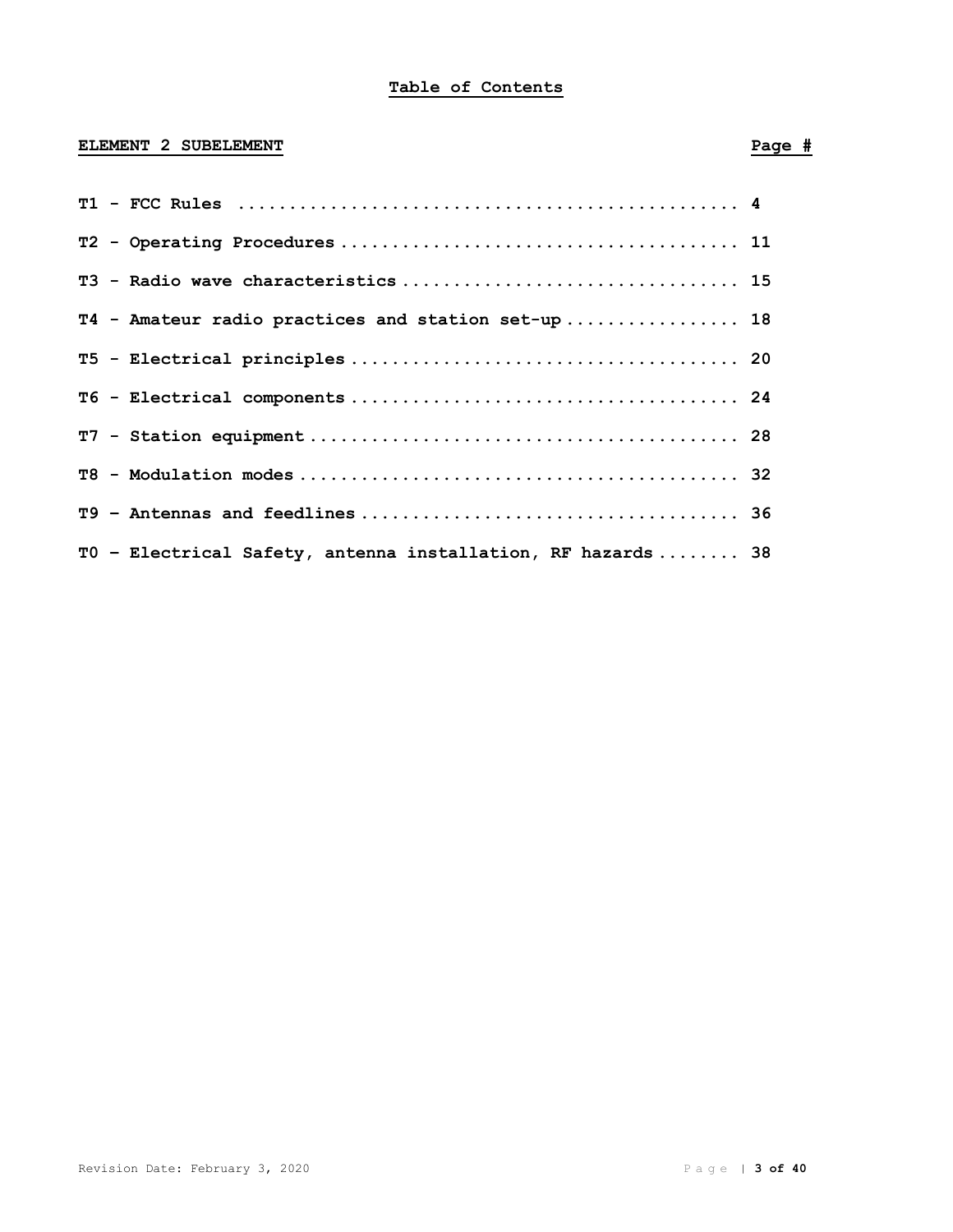**SUBELEMENT T1 – FCC Rules, descriptions, and definitions for the Amateur Radio Service, operator and station license responsibilities – [6 Exam Questions - 6 Groups]**

# **T1A - Amateur Radio Service**

#### **Purpose and permissible use of the Amateur Radio Service**

- A purpose of the Amateur Radio Service as stated in the FCC rules and regulations is advancing skills in the technical and communication phases of the radio art. **[97.1]**
- The FCC regulates and enforces the rules for the Amateur Radio Service in the United States. **[97.1]**

#### **Operator/primary station license grant**

- $\square$  One operator/primary station license grant may be held by any one person. **[97.5(b)(1)]**
- $\Box$  The proof of possession of an FCC-issued operator/primary license grant is when the control operator's operator/primary station license appears in the FCC ULS consolidated licensee database. **[97.7]**

#### **Meanings of basic terms used in FCC rules**

- $\square$  The FCC Part 97 definition of a **beacon** is an amateur station transmitting communications for the purposes of observing propagation or related experimental activities. **[97.3(a)(9)]**
- $\square$  The FCC Part 97 definition of a space station is an amateur station located more than 50 km above the Earth's surface. **[97.3(a)(41)]**

# **Radio Amateur Radio Emergency Service (RACES) rules**

- $\square$  The Radio Amateur Civil Emergency Service (RACES) is described by the following:
	- o A radio service using amateur frequencies for emergency management or civil defense communications
	- o A radio service using amateur stations for emergency management or civil defense communications
	- o An emergency service using amateur operators certified by a civil defense organization as being enrolled in that organization

(All of these choices are correct) **[97.3(a)(38), 97.407]**

# **Interference**

 At no time is willful interference to other amateur radio stations permitted. **[97.101 (d)]**

#### **Phonetics**

 $\Box$  The use of a phonetic alphabet for station identification in the Amateur Radio Service is encouraged by the FCC rules. **[97.119(b)(2)]**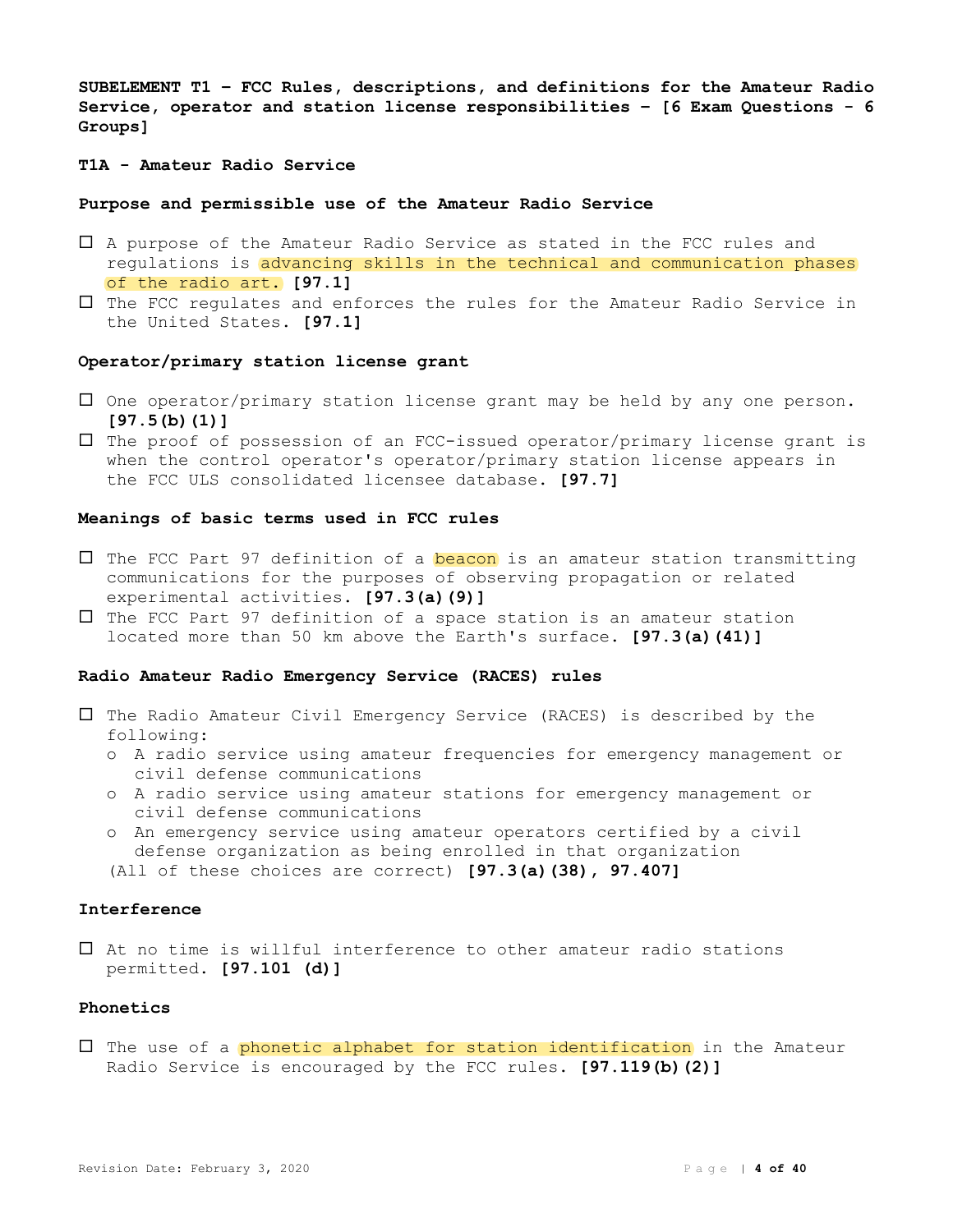# **Frequency Coordinator**

- A Volunteer Frequency Coordinator, recognized by local amateurs, recommends transmit/receive channels and other parameters for auxiliary and repeater stations. **[97.3(a)(22)]**
- A Frequency Coordinator is selected by amateur operators in a local or regional area whose stations are eligible to be repeater or auxiliary stations. **[97.3(a)(22)]**

#### **T1B - Authorized frequencies**

#### **Frequency allocations, Restricted sub-bands, and Emission modes**

- The frequency, 52.525 MHz is within the 6-meter amateur band. **[97.301(a)]**
- $\Box$  You are using the 2-meter band when your station is transmitting on 146.52 MHz. **[97.301(a)]**
- The limitation for emissions on the frequencies between 219 and 220 MHz is Fixed digital message forwarding systems only. **[97.305(c)]**
- The 50.0 MHz to 50.1 MHz and 144.0 MHz to 144.1 MHz, VHF/UHF frequency ranges are limited to CW only. **[97.305(a), (c)]**
- $\Box$  Only the 10-meter HF band has frequencies available to the Technician class operator for RTTY and data transmissions. **[97.301(e), 97.305(c)]**
- $\square$  Within the HF bands, a Technician class operator has phone privileges in the 10-meter band only. **[97.301(e), 97.305]**

# **Transmissions near band edges**

- $\Box$  You should not set your transmit frequency to be exactly at the edge of an amateur band or sub-band for the following reasons:
	- o To allow for calibration error in the transmitter frequency display
	- o So that modulation sidebands do not extend beyond the band edge
	- o To allow for transmitter frequency drift
	- (All of these choices are correct) **[97.101(a), 97.301(a-e)]**

# **Spectrum sharing**

 A result of the fact that the Amateur Radio Service is secondary in all or portions of some amateur bands (such as portions of the 70 cm band) means U.S. amateurs may find non-amateur stations in those portions, and must avoid interfering with them. **[97.303]**

# **Contacting the International Space Station**

 Any amateur station licensee holding a Technician or higher-class license may make contact with an amateur radio station on the International Space Station (ISS) using 2 meter and 70 cm band frequencies. **[97.301, 97.207(c)]**

#### **International Telecommunications Union (ITU)**

 $\square$  The International Telecommunications Union (ITU) is the United Nations agency for information and communication technology issues.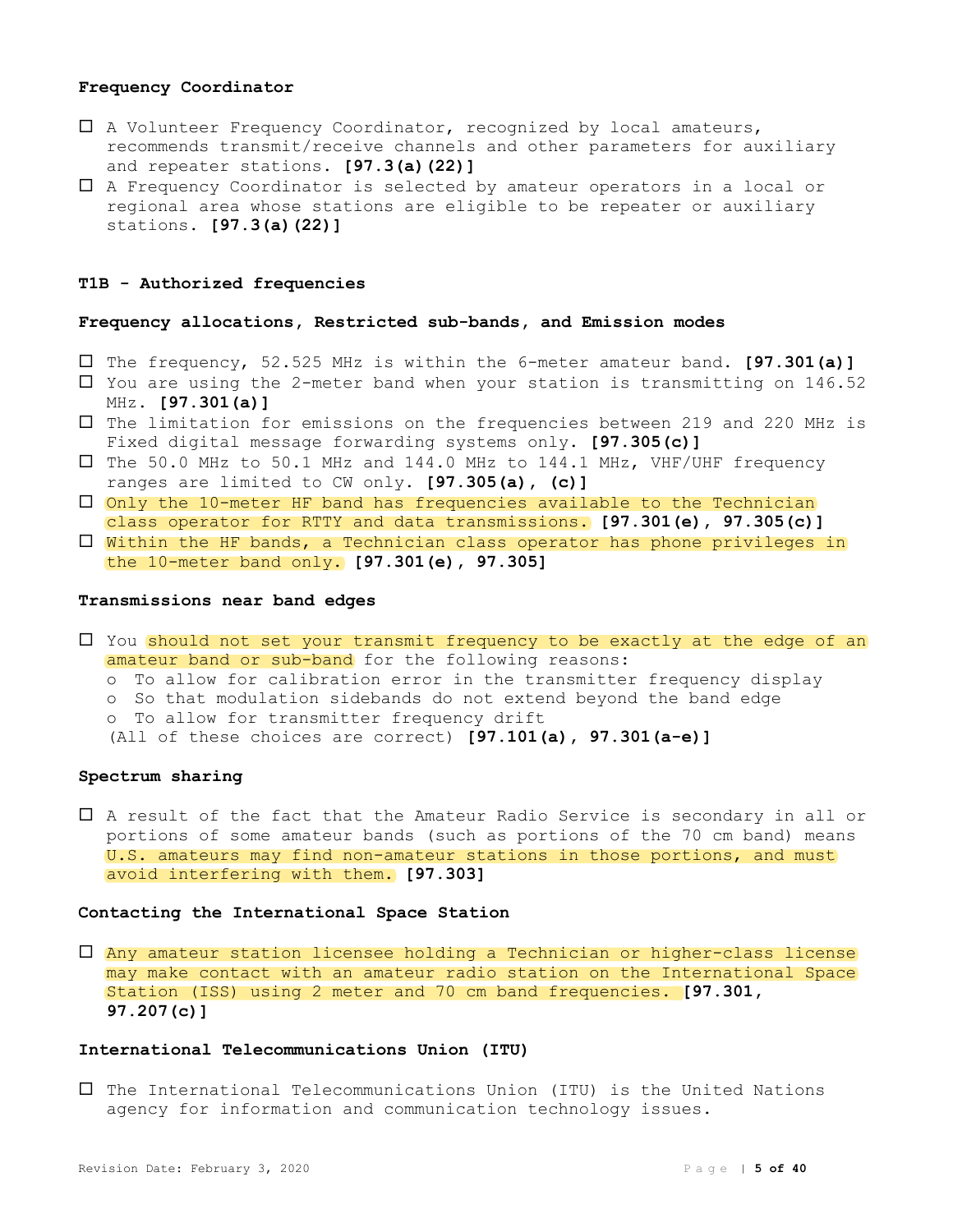#### **Power output**

- The maximum peak envelope power output for Technician class operators using their assigned portions of the HF bands is 200 watts. **[97.313]**
- $\square$  Except for some specific restrictions, the  $maximum$  peak envelope power output for Technician class operators using frequencies above 30 MHz is 1500 watts. **[97.313(b)]**

# **T1C - Operator licensing**

#### **Operator classes**

 $\square$  New license classes currently available from the FCC are Technician, General, Amateur Extra. **[97.9(a), 97.17(a)]**

#### **Sequential and vanity call sign systems**

- Any license amateur may select a desired call sign under the vanity call sign rules. **[97.19]**
- A valid call sign for a Technician class amateur radio station is K1XXX.

#### **International communications**

 The types of international communications an FCC-licensed amateur radio station is permitted to make are communications incidental to the purposes of the Amateur Radio Service and remarks of a personal character. **[97.117]**

#### **Reciprocal operation**

 $\Box$  You are allowed to operate your amateur station in a foreign country when the foreign country authorizes it. **[97.107]**

#### **Places where the Amateur Radio Service is regulated by the FCC**

 $\Box$  An FCC-licensed amateur station may transmit from any vessel or craft located in international waters and documented or registered in the United States. **[97.5(a)(2)]**

#### **License term**

- The normal term for an FCC-issued primary station/operator amateur radio license grant is ten (10) years. [97.25]
- After passing the examination for your first amateur radio license, you may operate a transmitter on an Amateur Radio Service frequency as soon as your operator/station license grant appears in the FCC's license database. **[97.5a]**

#### **License renewal and grace period**

- $\square$  The grace period following the expiration of an amateur license within which the license may be renewed is two (2) years. **[97.21(a)(b)]**
- $\Box$  If your license has expired and is still within the allowable grace period, you may not continue to operate a transmitter on Amateur Radio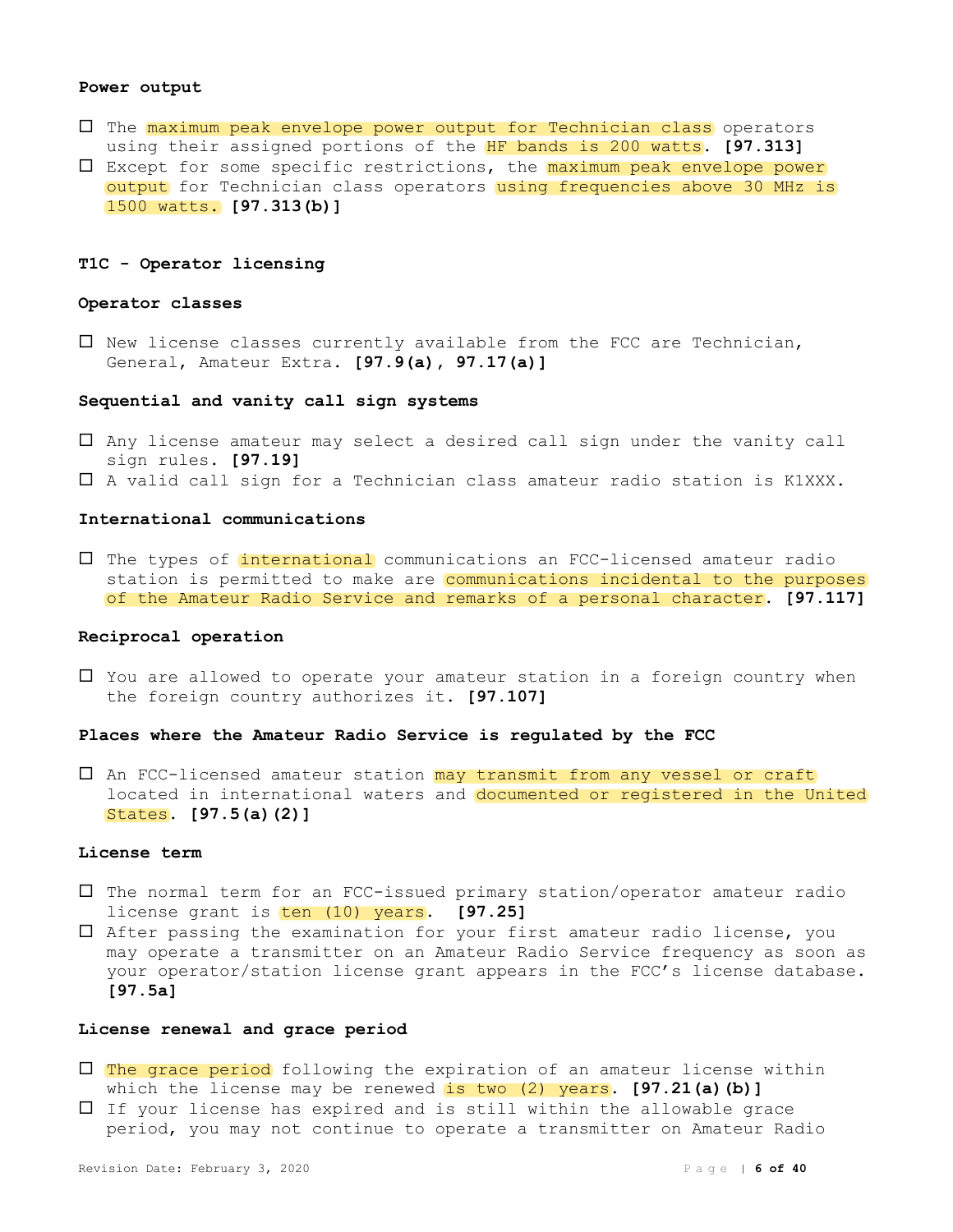Service frequencies. Transmitting is not allowed until the FCC license database shows that the license has been renewed. **[97.21(b)]**

# **Name and address on FCC license database**

 $\Box$  Revocation of the station license or suspension of the operator license may be the result when correspondence from the FCC is returned as undeliverable because the grantee failed to provide and maintain a correct mailing address with the FCC. **[97.23]**

# **T1D - Authorized and prohibited transmission**

# **Communications with other countries**

 FCC-licensed amateur radio stations are prohibited from exchanging communications with any country whose administration has notified the International Telecommunications Union (ITU) that it objects to such communications. **[97.111(a)(1)]**

#### **One-way transmission**

 $\Box$  An amateur radio station may make one-way transmissions when transmitting code practice, information bulletins, or transmissions necessary to provide emergency communications. **[97.113(b),97.111(b)]**

#### **Codes and ciphers**

 $\Box$  It is permissible to transmit messages encoded to hide their meaning only when transmitting control commands to space stations or radio control craft. **[97.211(b), 97.215(b), 97.114(a)(4)]**

# **Music**

 $\square$  An amateur station is authorized to transmit music using a phone emission only when incidental to an authorized retransmission of manned spacecraft communications. **[97.113(a)(4), 97.113(c)]**

#### **Sale of equipment**

 Amateur radio operators may use their stations to notify other amateurs of the availability of equipment for sale or trade when the equipment is normally used in an amateur station and such activity is not conducted on a regular basis. **[97.113(a)(3)(ii)]**

#### **Indecent language**

 $\Box$  Transmission of language that may be considered indecent or obscene is prohibited. **[97.113(a)(4)]**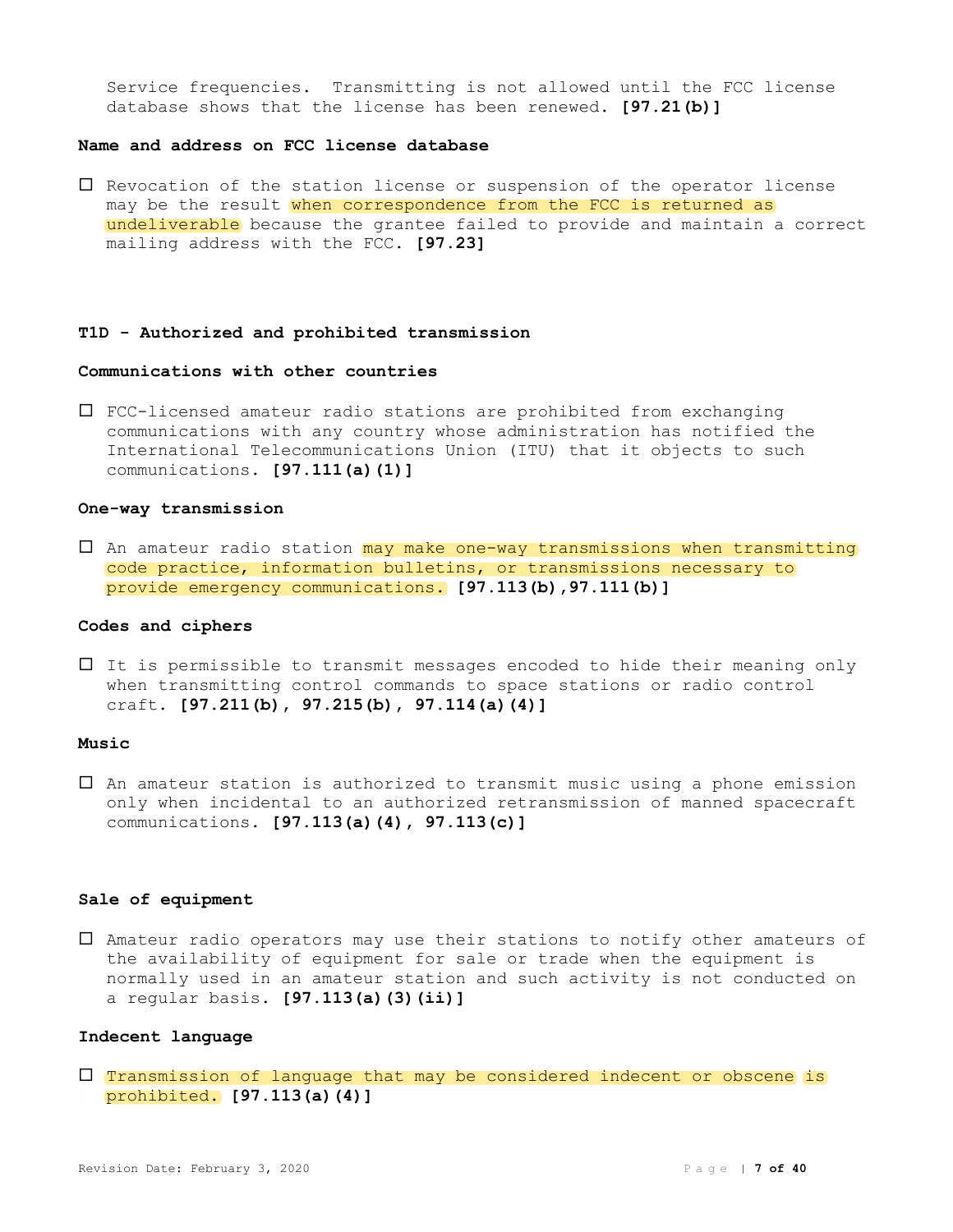# **Retransmission of other amateur signals**

 $\square$  Repeater, auxiliary, or space stations are types of amateur stations that can automatically retransmit the signals of other amateur station. **[97.113(d)]**

#### **Compensation for use of station**

 When the communication is incidental to classroom instruction at an educational institution the control operator of an amateur station may receive compensation for operating that station. **[97.113(a)(3)(iii)]**

#### **Exchange of information with other services**

- $\square$  Amateur stations may be authorized to transmit signals related to broadcasting, program production, or news gathering, assuming no other means is available, only where such communications directly relate to the immediate safety of human life or protection of property. **[97.113(5)(b)]**
- $\Box$  The term broadcasting in the FCC rules for the Amateur Radio Service is defined as transmissions intended for reception by the general public. **[97.3(a)(10)]**

#### **Unidentified transmissions**

 An amateur station may transmit without on-the-air identification when transmitting signals to control model craft. **[97.119(a)]**

#### **T1E - Control operator and control types**

# **Control operator required**

 $\Box$  An amateur station is never permitted to transmit without a control operator. **[97.7(a)]**

# **Eligibility**

 $\Box$  Any amateur whose license privileges allow them to transmit on the satellite uplink frequency may be the control operator of a station communicating through an amateur satellite or space station. **[97.301, 97.207(c)]**

# **Designation of control operator**

 $\Box$  The station licensee must designate the station control operator. **[97.103(b)]**

# **Control point and location of control operator**

 An amateur station control point is the location at which the control operator function is performed. **[97.3(a)(14)]**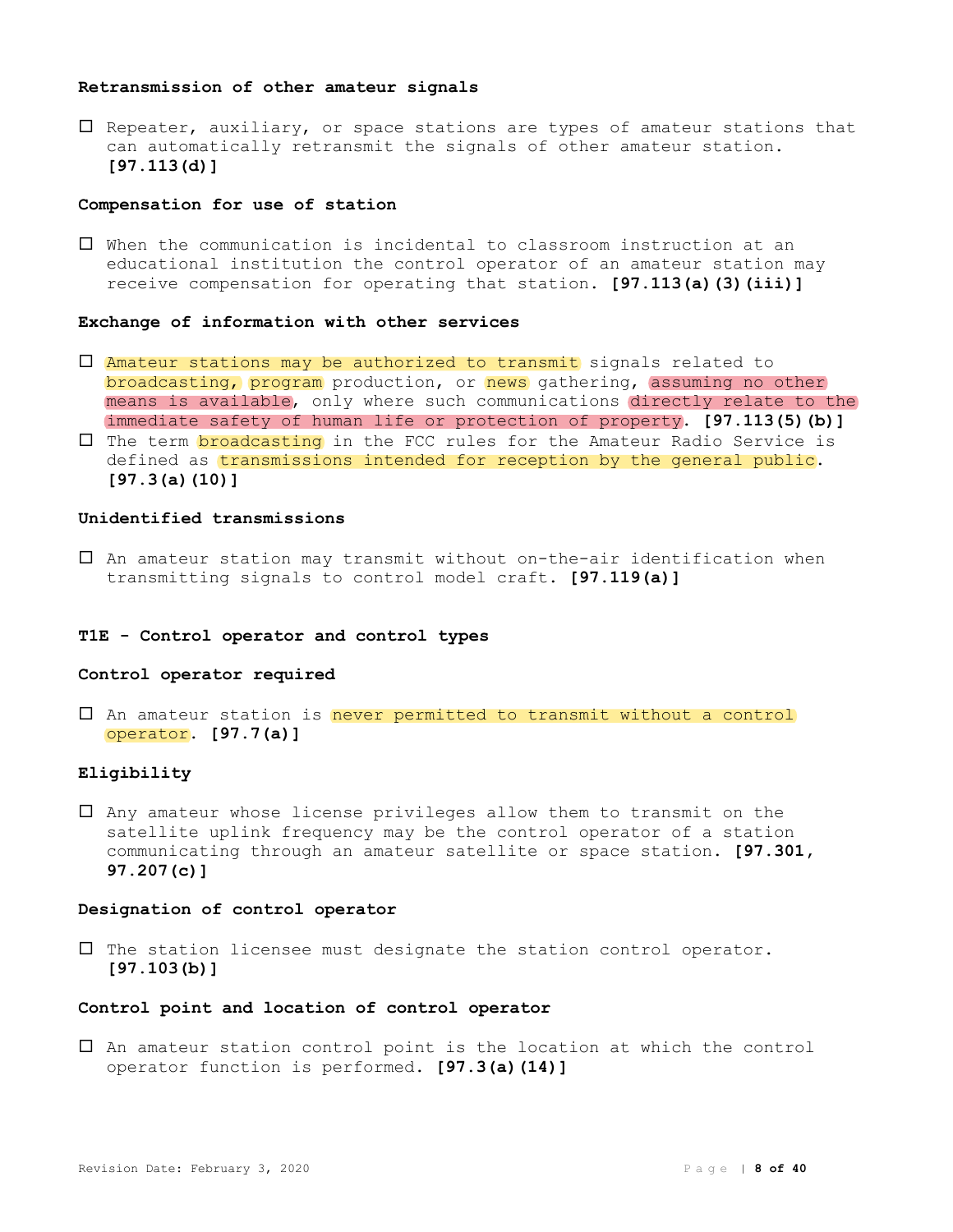#### **Privileges and duties**

- $\Box$  The class of operator license held by the control operator determines the transmitting privileges of an amateur station. **[97.103(b)]**
- At no time, may a Technician class licensee be the control operator of a station operating in an exclusive Amateur Extra class operator segment of the amateur bands. **[97.301]**
- When the control operator is not the station licensee, the control operator and the station licensee are equally responsible for the proper operation of the station. **[97.103(a)]**
- $\Box$  The FCC presumes the station licensee is the control operator of an amateur station, unless documentation to the contrary is in the station records. **[97.103(a)]**

#### **Local, automatic and remote control**

- Repeater operation is an example of automatic control. **[97.3(a)(6), 97.205(d)]**
- Operating the station over the internet is an example of remote control as defined in Part 97. **[97.3(a)(39)]**
- $\Box$  The following is true of remote-control operation:
	- o The control operator must be at the control point
	- o A control operator is required at all times
	- o The control operator indirectly manipulates the controls
	- o (All of these choices are correct) **[97.109(c)]**

#### **T1F - Station identification**

# **FCC inspection**

 $\Box$  The station licensee must make the station and its records available for FCC inspection after failing to comply with an FCC notice of violation. **[97.103(c)]**

#### **Club stations**

 $\Box$  A requirement for the issuance of a club station license grant is the club must have at least four members. **[97.5(b)(2)]**

# **Station identification**

- An amateur station is required to transmit its assigned call sign at least every 10 minutes during and at the end of a communication. **[97.119(a)]**
- $\square$  The English language is an acceptable language to use for station identification when operating in a phone sub-band. **[97.119(b)(2)]**
- $\square$  Method of call sign identification required for a station transmitting phone signals are sending the call sign using a CW or phone emission. **[97.119(b)(2)]**
- When using tactical identifiers such as "Race Headquarters" during a community service net operation, you must transmit the station's FCC-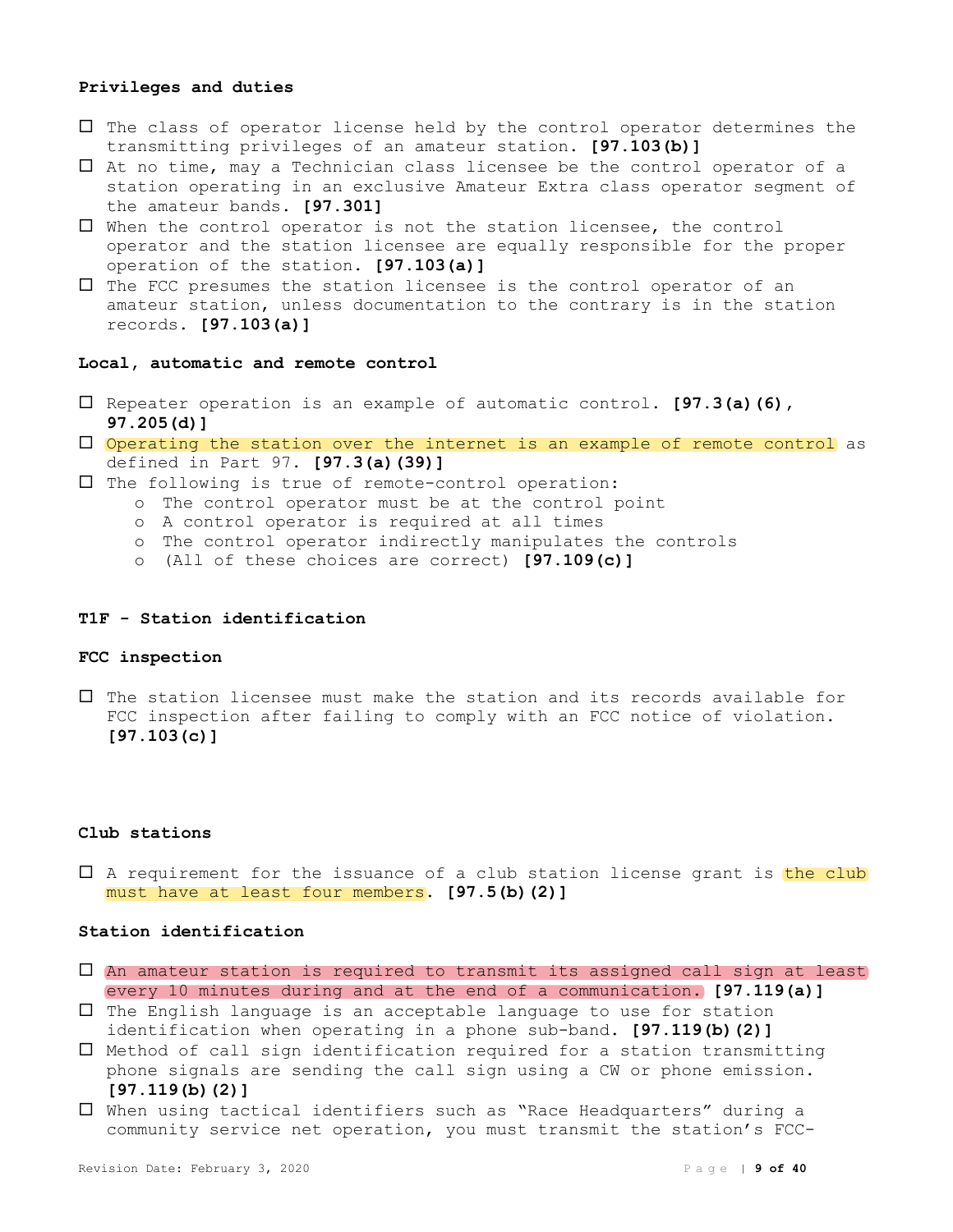assigned call sign at the end of each communication and every ten minutes during a communication. **[97.119 (a)]**

- $\Box$  The following formats of a self-assigned indicator are acceptable when identifying using a phone transmission:
	- o KL7CC stroke W3
	- o KL7CC slant W3
	- o KL7CC slash W3
	- o (All of these choices are correct) **[97.119(c)]**

# **Third-party communications**

- $\Box$  A non-licensed person is allowed to speak to a foreign station using a station under the control of a Technician class control operator if the foreign station is one with which the U.S. has a third-party agreement. **[97.115(a)(2)]**
- Third Party Communications is a message from a control operator to another amateur station control operator on behalf of another person. **[97.3(a)(47)]**

# **Repeaters**

- $\Box$  A Repeater station is a type of amateur station that simultaneously retransmits the signal of another amateur station on a different channel or channels. **[97.3(a)(40)]**
- $\Box$  The control operator of the originating station is accountable should a repeater inadvertently retransmit communications that violate the FCC rules. **[97.205(g)]**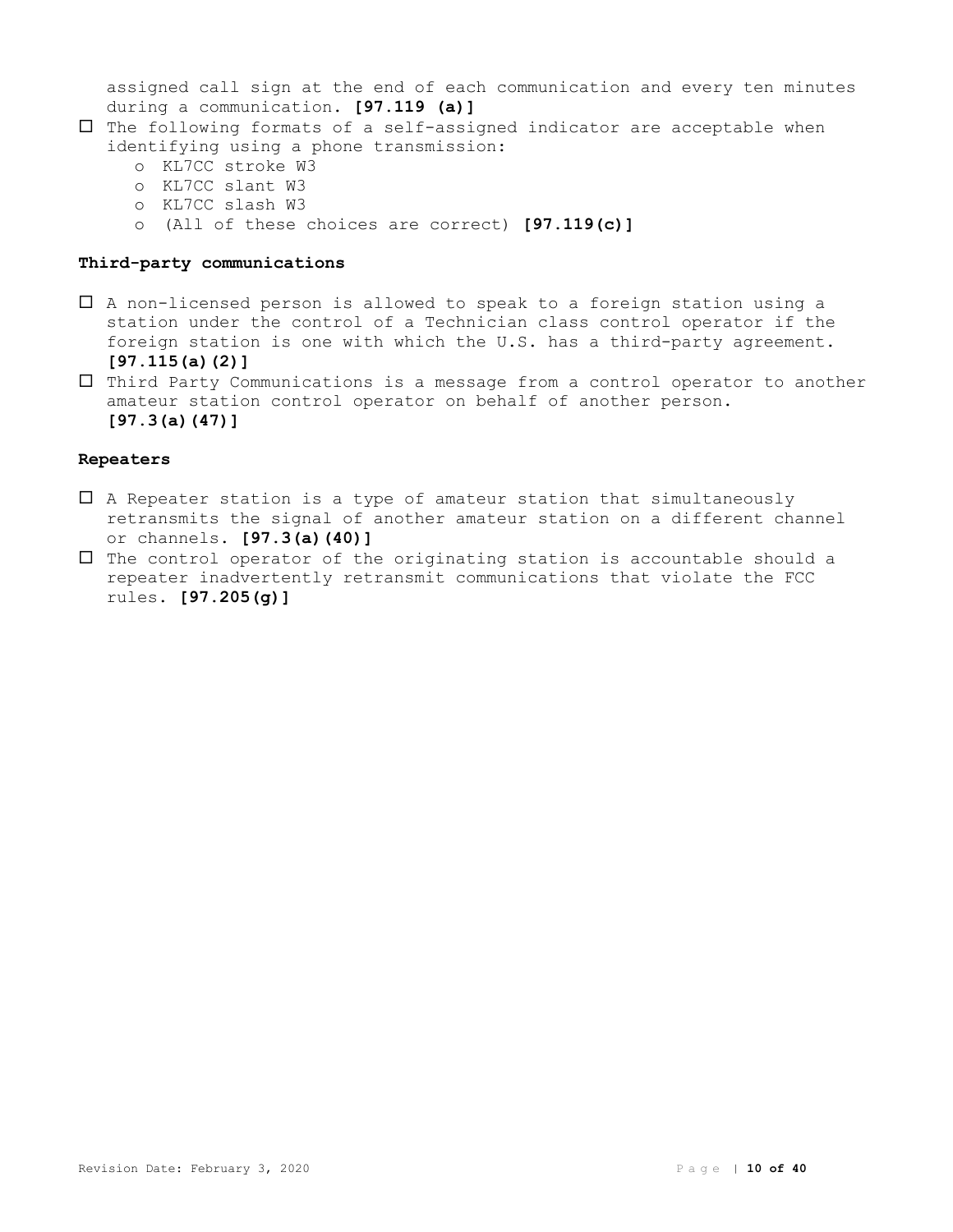**SUBELEMENT T2 - Operating Procedures - [3 Exam Questions - 3 Groups]**

**T2A - Station operation**

#### **Use of minimum power**

 $\square$  An [amateur station](https://www.law.cornell.edu/cfr/text/47/97.313) must use the minimum transmitter power necessary to carry out the desired communications. [97.313]

#### **Test transmissions**

 When making on-the-air test transmissions you must identify the transmitting station.

#### **Band plans**

 A band plan is a voluntary guideline for using different modes or activities within an amateur band not otherwise defined by the privileges established by the FCC.

# **Choosing an operating frequency**

- A guideline for choosing an operating frequency for calling CQ includes:
	- o Listen first to be sure that no one else is using the frequency
	- o Ask if the frequency is in use
	- o Make sure you are in your assigned band
	- (All of these choices are correct)

#### **Calling frequencies**

- $\square$  The national calling frequency for  $FN$  simplex operations in the 2-meter band is 146.520 MHz.
- $\square$  Simplex is when an amateur station that is transmitting and receiving on the same frequency.

#### **Calling another station**

- $\Box$  The appropriate way to call another station on a repeater, if you know the other station's call sign, is say the station's call sign, then identify with your call sign.
- $\Box$  You respond to a station calling CQ by transmitting the other station's call sign followed by your call sign.
- $\Box$  Your call sign is a brief statement which indicates that you are listening on a repeater and looking for a contact.

#### **Repeater offsets**

- $\square$  Repeater offset is the difference between a repeater's transmit frequency and it's received frequency.
- $\Box$  A common repeater frequency offset in the 2-meter band is plus or minus 600 kHz.
- $\square$  The common repeater frequency offset in the 70 cm band is plus or minus 5 MHz.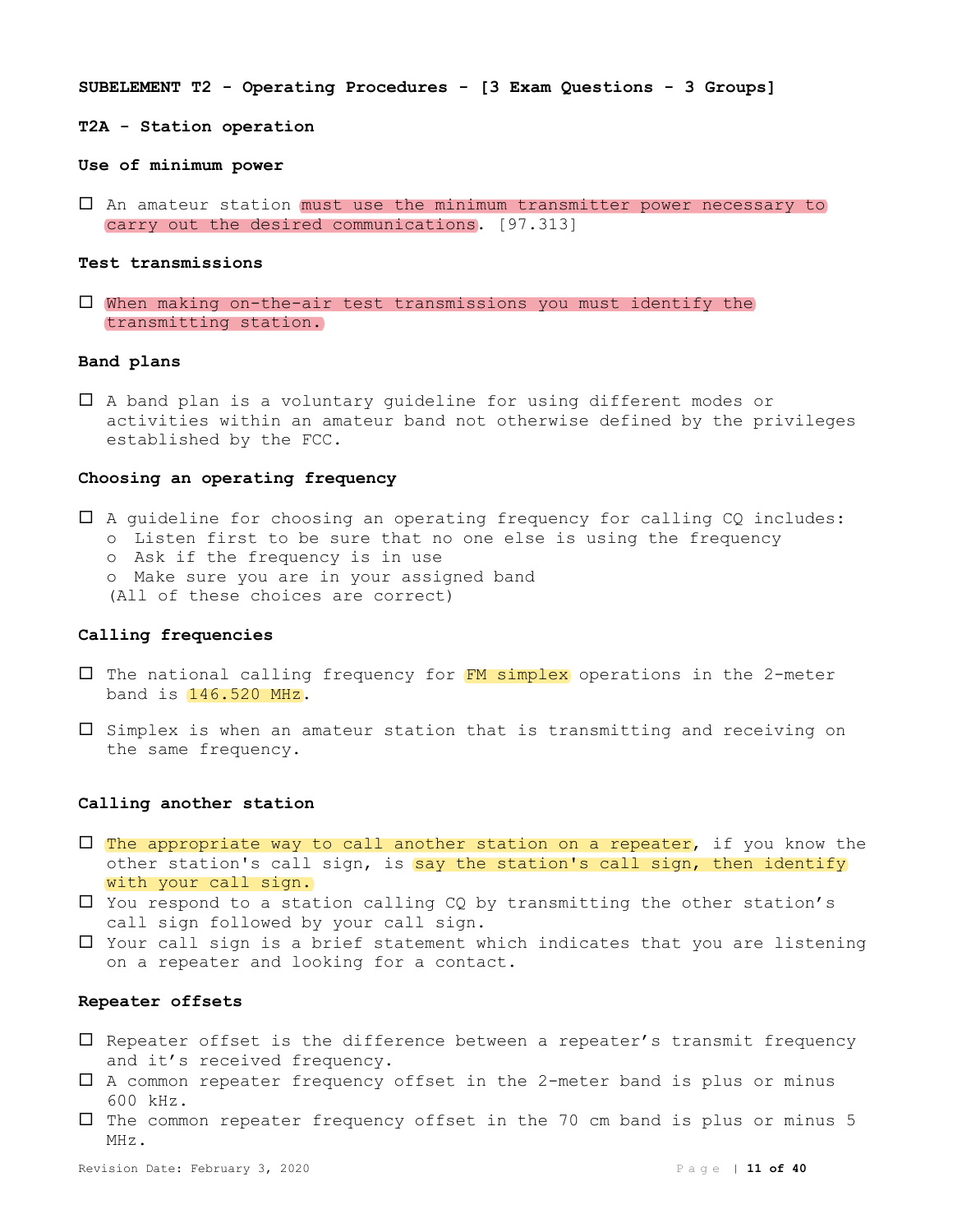#### **Procedural signs**

 $\Box$  The meaning of the procedural signal "CQ" is calling any station.

# **T2B – VHF/UHF operating practices**

# **Frequency Splits and shifts**

 The most common use of the "reverse split" function of a VHF/UHF transceiver is to listen on a repeater's input frequency.

# **Continuous Tone-Coded Squelch System (CTCSS)**

- $\square$  CTCSS is the term describing the use of a sub-audible tone transmitted along with normal voice audio to open the squelch of a receiver.
- $\Box$  The following could be reasons you are unable to access a repeater whose output you can hear:
	- o Improper transceiver offset
	- o The repeater may require a proper CTCSS tone from your transceiver
	- o The repeater may require a proper DCS tone from your transceiver

(All of these choices are correct)

#### **Carrier Squelch**

 $\Box$  If a station is not strong enough to keep a repeater's receiver squelch open you might receive the station's signal by listening on the repeater input frequency.

# **Over deviation**

 $\Box$  If a repeater user says your transmissions are breaking up on voice peaks, you are talking too loudly.

#### **Dual-tone multi-frequency (DTMF)**

 DTMF tones are used to control repeaters linked by the Internet Relay Linking Project (IRLP) protocol.

# **Digital Mobile Radio (DMR) Talkgroup**

- You can join a digital repeater's "talk group" by programming your radio with the group's ID or code.
- A "talk group" on a DMR digital repeater is a way for groups of users to share a channel at different times without being heard by other users on the channel.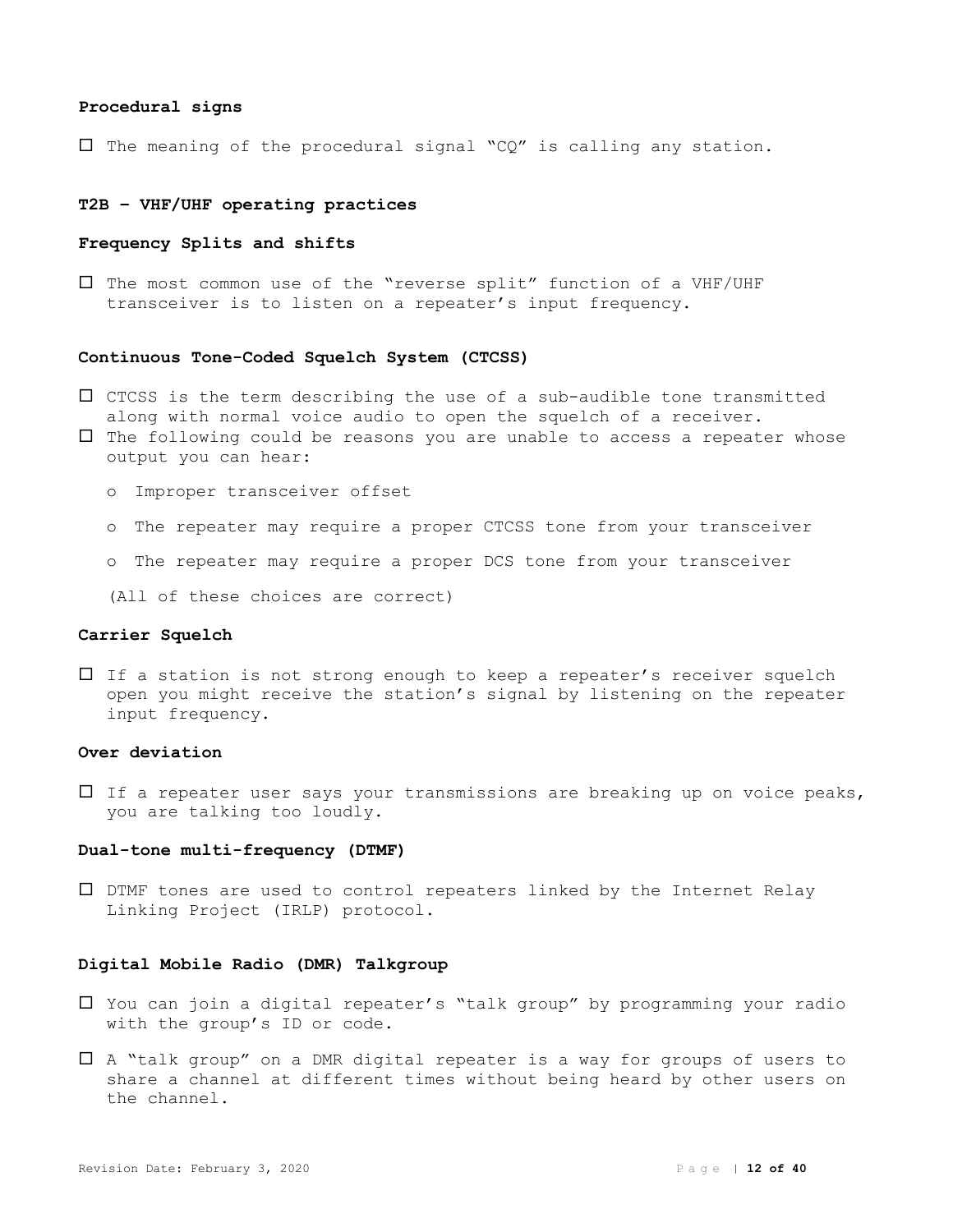# **Operational problem resolution**

 When two stations are transmitting on the same frequency interfere with each other common courtesy should prevail, but no one has absolute right to an amateur frequency.

# **Q signals**

- $\square$  QRM is a Q signal indicating that you are receiving interference from other stations.
- $\square$  QSY is a Q signal indicating that you are changing frequency.

#### **Simplex**

 $\square$  Simplex channels are designated in the VHF/UHF band plans so that stations within mutual communications range can communicate without tying up a repeater.

#### **SSB phone**

 $\square$  SSB phone may be used in at least some portion of all the amateur bands above 50 MHz.

# **FM repeater**

 A linked repeater network is a network of repeaters where signals received by one repeater are repeated by all the repeaters.

# **T2C – Public service**

# **Applicability of FCC rules**

 FCC rules always apply to the operation of an amateur station. [97.103(a)]

#### **Operating restrictions during emergencies**

 Amateur station control operators are permitted to operate outside the frequency privileges of their license class *only if* necessary, in situations involving the immediate safety of human life or protection of property.

# **RACES and ARES**

- Both Radio Amateur Civil Emergency Service (RACES) and Amateur Radio Emergency Service (ARES) organizations may provide communications during emergencies.
- $\Box$  The ARES is licensed amateurs who have voluntarily registered their qualifications and equipment for communications duty in the public service.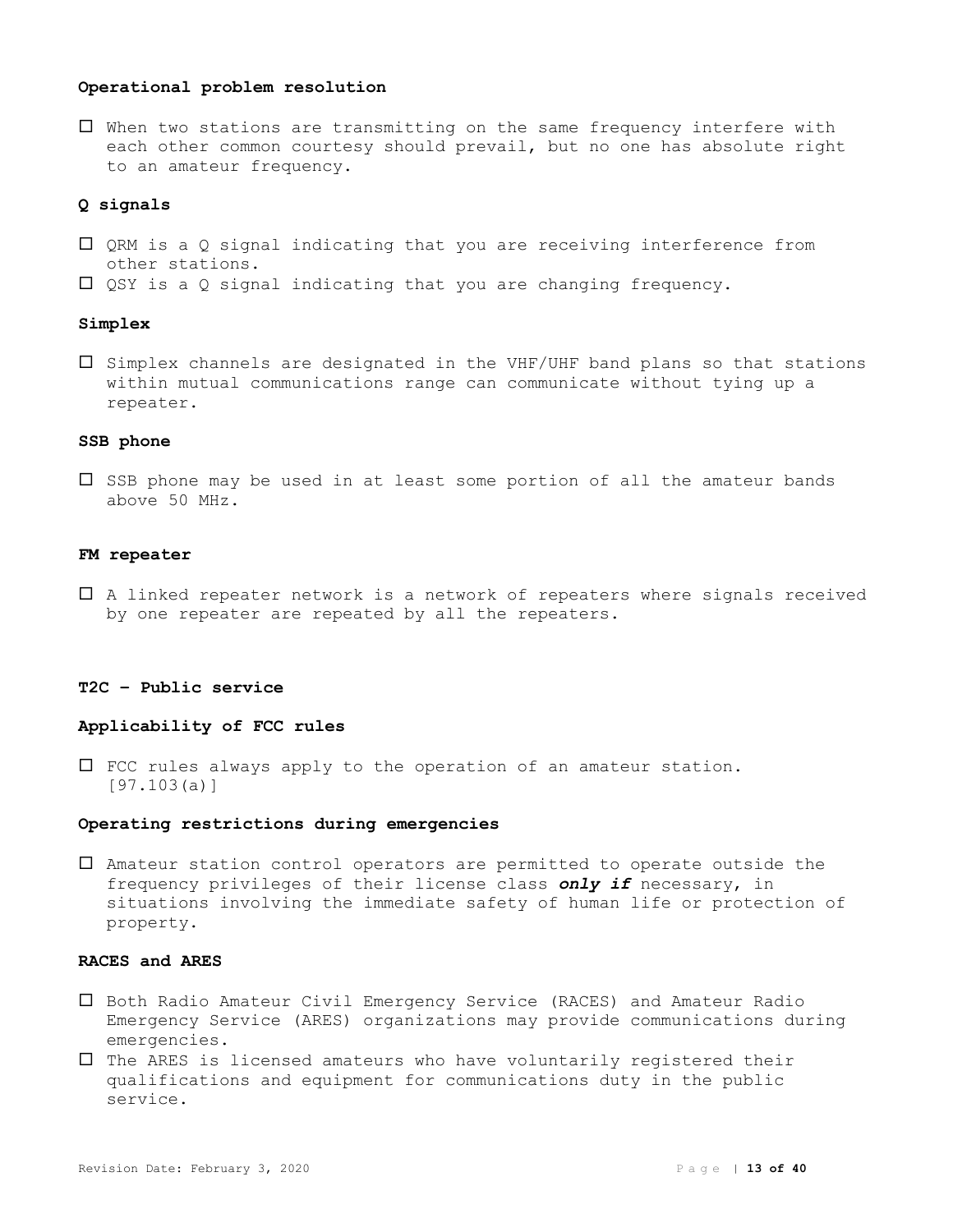# **Phonetic Alphabet**

 When using voice modes spell the words using a standard phonetic alphabet to ensure that voice messages containing unusual words are received correctly.

# **Net and traffic procedures**

- $\square$  The term "NCS" used in net operation is the Net Control Station (NCS).
- $\square$  The term "traffic" in net operation refers to formal messages exchanged by net stations.
- An accepted practice to get the immediate attention of a net control station when reporting an emergency is to begin your transmission by saying "Priority" or "Emergency" followed by your call sign.
- An accepted practice for an amateur operator who has checked into a net is to remain on frequency without transmitting until asked to do so by the net control station.
- $\Box$  The information needed to track the message is contained in the preamble of a formal traffic message.
- $\square$  The term "check," in reference to a formal traffic message, is the number of words or word equivalents in the text portion of the message.
- $\Box$  A characteristic of good traffic handling is passing messages exactly as received.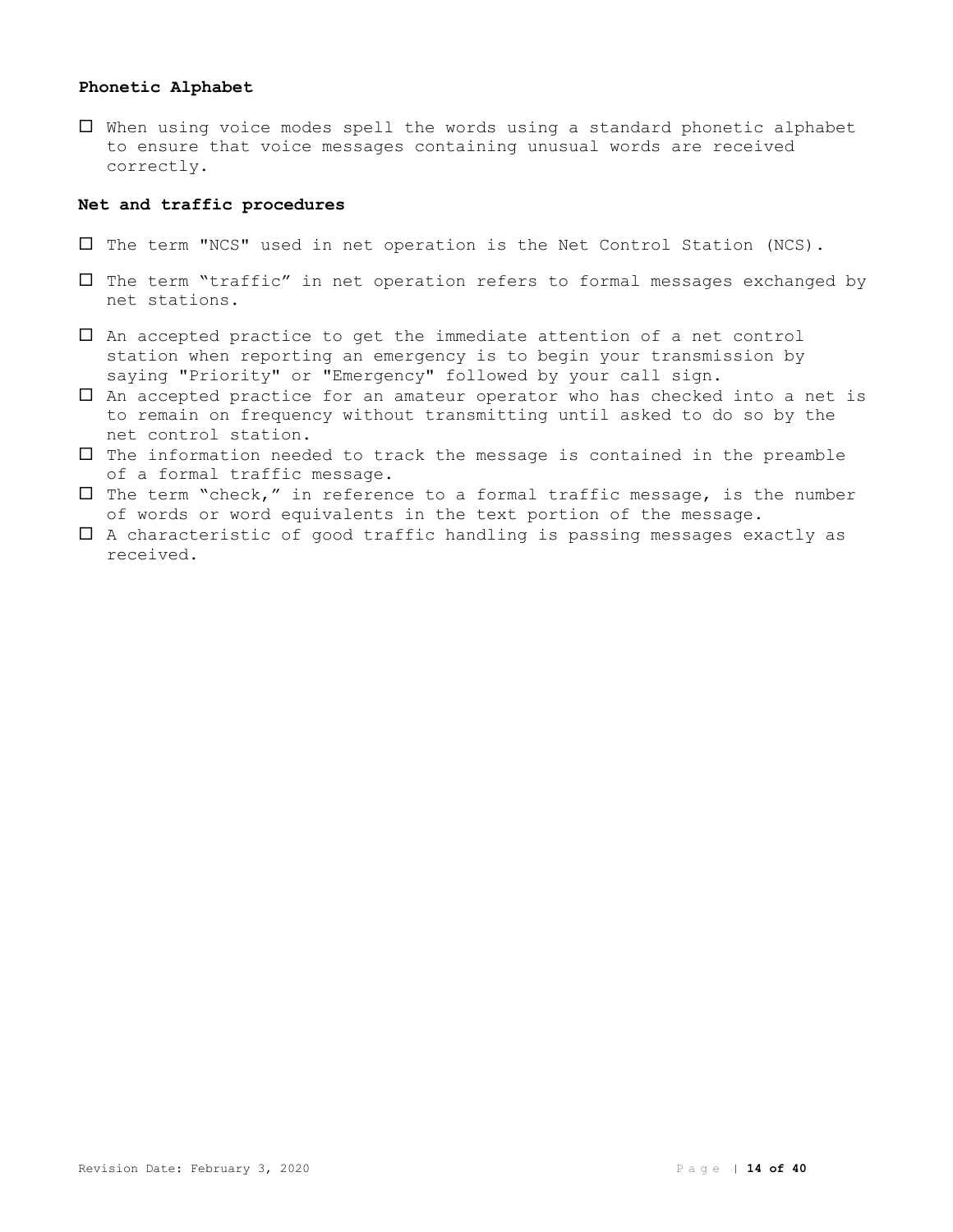**SUBELEMENT T3 – Radio wave characteristics: properties of radio waves; propagation modes – [3 Exam Questions - 3 Groups]**

# **T3A - Radio wave characteristics**

# **Multipath and Fading**

- $\Box$  If another operator reports that your station's 2-meter signals were strong just a moment ago, but now they are weak or distorted, try moving a few feet or changing the direction of your antenna if possible, as reflections may be causing multi-path distortion.
- A likely cause of irregular fading of signals received by ionospheric reflection is random combining of signals arriving via different paths.
- $\Box$  Error rates are likely to increase if data signals arrive via multiple paths.

# **Wavelength vs absorption**

- $\Box$  The range of VHF and UHF signals be greater in the winter due to less absorption by vegetation.
- $\Box$  Fog and light rain will have little effect on radio range on the 10 meter and 6-meter bands.
- $\square$  Precipitation would decrease range at microwave frequencies.

# **Antenna orientation**

 $\Box$  Horizontal antenna polarization is normally used for long-distance weaksignal CW and SSB contacts using the VHF and UHF bands.

# **Polarization**

- If the antennas at opposite ends of a VHF or UHF line of sight radio link are not using the same polarization the signals could be significantly weaker.
- Either vertically or horizontally polarized antennas may be used for transmission or reception due to the fact that skip signals refracted from the ionosphere are elliptically polarized.

# **How a radio signal travels**

- When using a directional antenna, your station might be able to access a distant repeater if buildings or obstructions are blocking the direct line of sight path by trying to find a path that reflects signals to the repeater.
- Electromagnetic waves carry radio signals between transmitting and receiving stations.
- $\Box$  The ionosphere enables the propagation of radio signals around the world.

# **Picket Fencing**

 $\square$  Picket fencing is commonly used to describe the rapid fluttering sound sometimes heard from mobile stations that are moving while transmitting.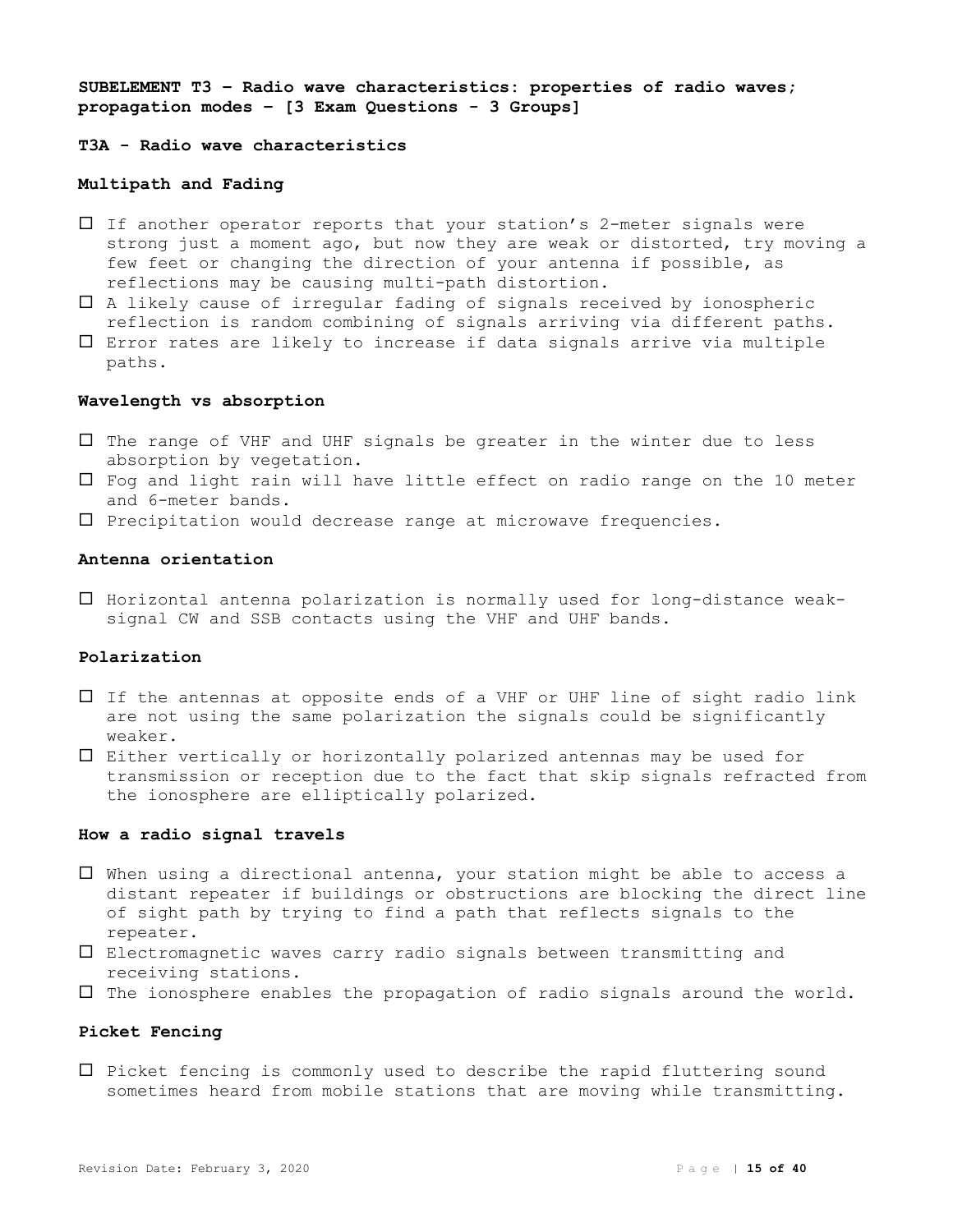#### **T3B - Radio and electromagnetic wave properties**

#### **The electromagnetic spectrum**

- Wavelength is the name for the distance a radio wave travels during one complete cycle.
- $\Box$  The orientation of the electric field is the property of a radio wave used to describe its polarization.
- $\Box$  The two components of a radio wave are electric and magnetic fields.
- $\Box$  A radio wave travels through free space at the speed of light.

#### **Wavelength vs frequency**

 $\Box$  The wavelength of a radio wave gets shorter as the frequency increases.

# **Calculating wavelength**

 $\Box$  The formula for converting frequency to approximate wavelength in meters is wavelength in meters equals 300 divided by frequency in megahertz.

#### **Definition of UHF, VHF, HF bands**

- $\Box$  The approximate wavelength of radio waves is often used to identify the different frequency bands.
- $\square$  The frequency range referred to as HF is 3 to 30 MHz.
- $\square$  The frequency limits of the VHF spectrum are 30 to 300 MHz.
- $\square$  The frequency limits of the UHF spectrum are 300 to 3000 MHz.

# **Nature and velocity of electromagnetic waves**

 $\Box$  The approximate velocity of a radio wave as it travels through free space is 300,000,000 meters per second.

#### **T3C - Propagation modes**

#### **Line of sight**

- Direct (not via a repeater) UHF signals are rarely heard from stations outside your local coverage area because UHF signals are usually not reflected by the ionosphere.
- VHF and UHF radio signals usually travel somewhat farther than the visual line of sight distance between two stations because the Earth seems less curved to radio waves than to light.

# **Sporadic E**

 $\square$  Sporadic E propagation is most commonly associated with occasional strong over-the-horizon signals on the 10, 6, and 2-meter bands.

#### **Meteor and auroral scatter and reflections**

 $\Box$  The 6-meter band is best suited for communicating via meteor scatter.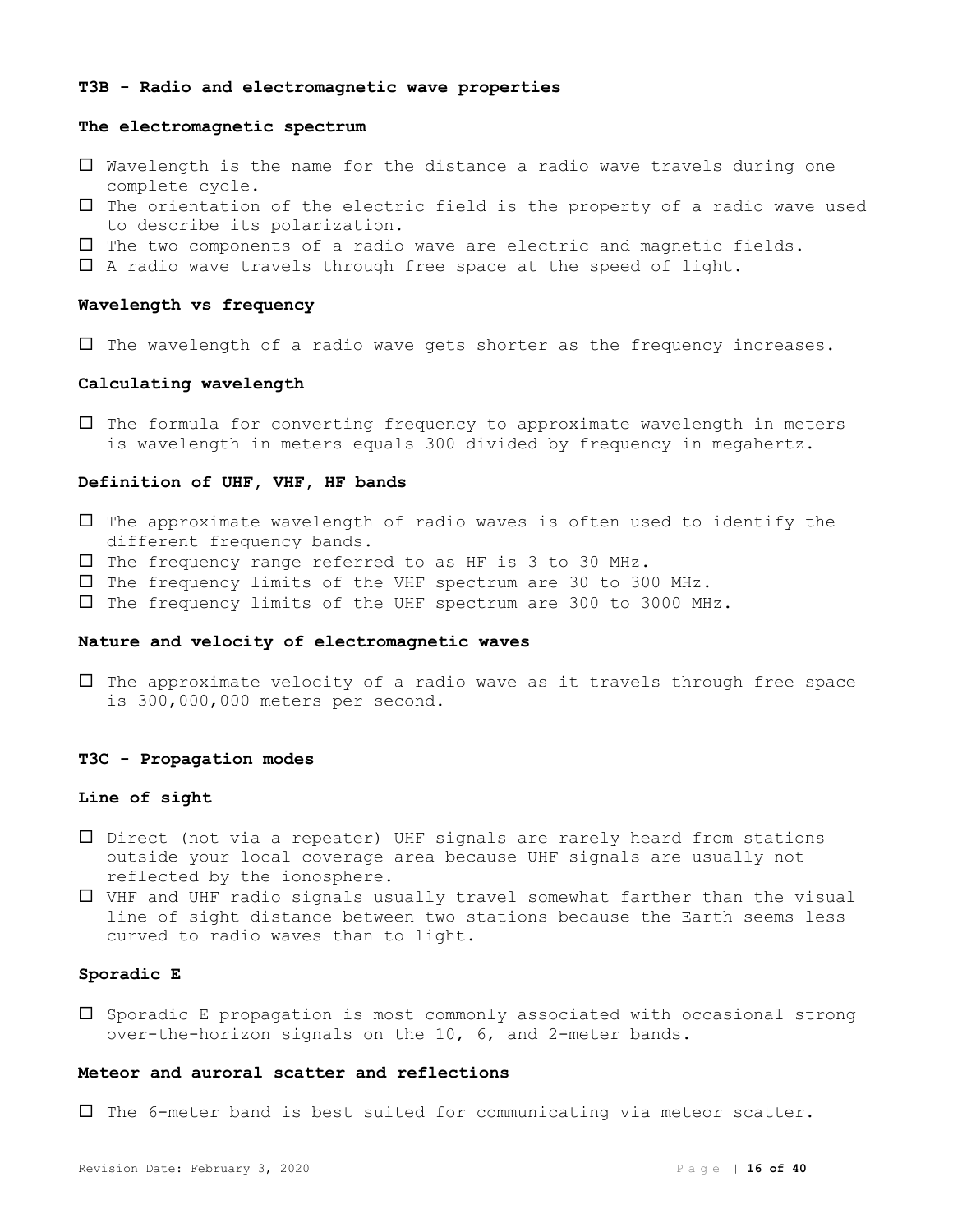A characteristic of VHF signals received via auroral reflection is the signals exhibit rapid fluctuations of strength and often sound distorted.

# **Tropospheric ducting**

- Tropospheric ducting mode is responsible for allowing over-the-horizon VHF and UHF communications to ranges of approximately 300 miles on a regular basis.
- $\Box$  Tropospheric ducting is caused by temperature inversions in the atmosphere.

# **F layer skip**

 Generally, the best time for long-distance 10-meter band propagation via the F layer is from dawn to shortly after sunset during periods of high sunspot activity.

# **Radio horizon**

- An advantage of HF vs VHF and higher frequencies is long distance ionospheric propagation is far more common on HF.
- $\Box$  Knife-edge diffraction effects might cause radio signals to be heard despite obstructions between the transmitting and receiving stations.
- $\Box$  The 6- or 10-meter bands may provide long distance communications during the peak of the sunspot cycle.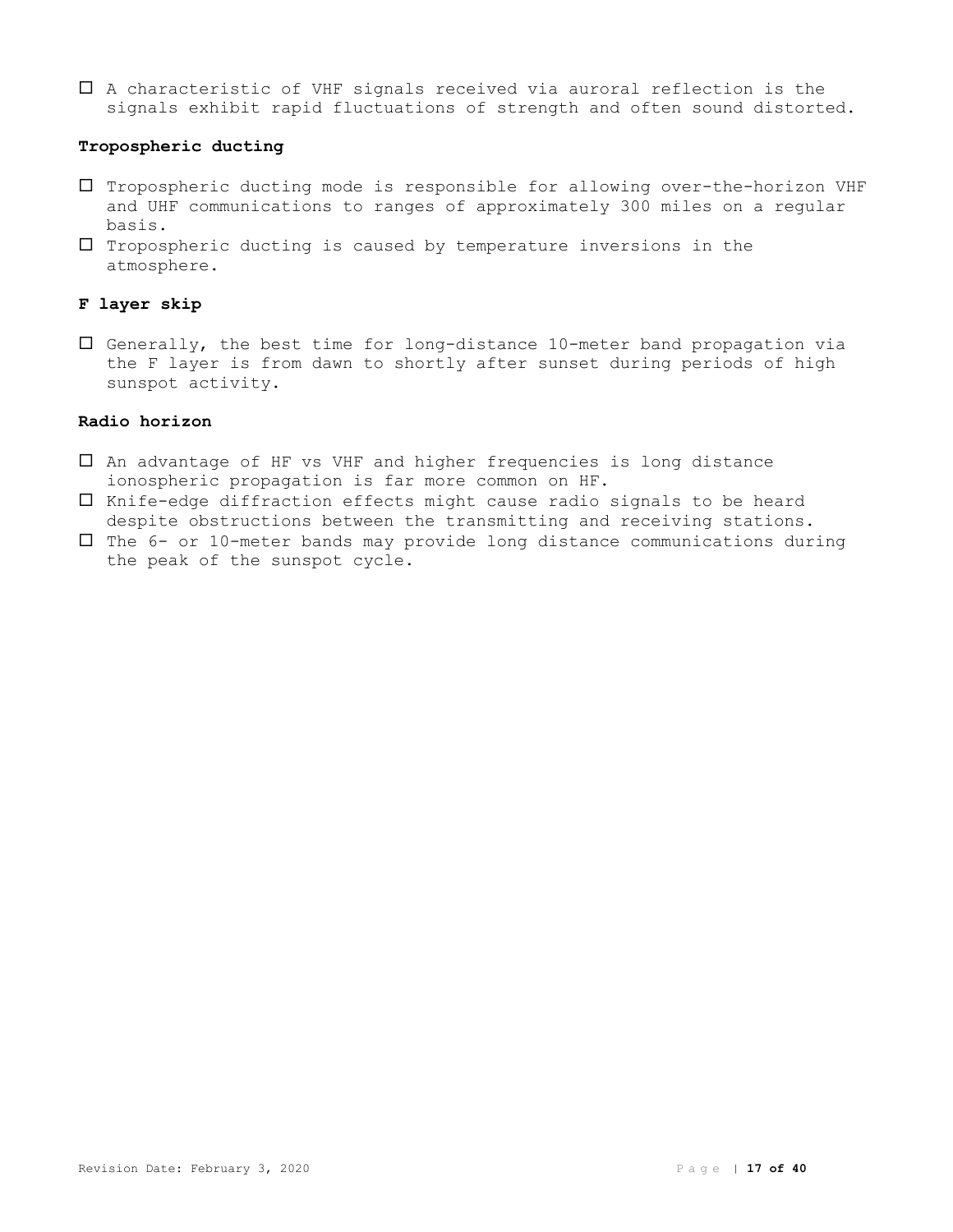**SUBELEMENT T4 - Amateur radio practices and station set-up – [2 Exam Questions - 2 Groups]**

# **T4A – Station setup**

#### **Power source**

- $\Box$  To determine the minimum current capacity needed for a transceiver power supply you must consider:
	- $\square$  Efficiency of the transmitter at full power output
	- $\square$  Receiver and control circuit power
	- $\square$  Power supply requlation and heat dissipation
	- (All of these choices are correct)
- Wiring between the power source and radio must be heavy-gauge wire and kept as short as possible to avoid voltage falling below that needed for proper operation.
- $\Box$  The negative return connection of a mobile transceiver's power cable should be connected at the battery or engine block ground strap.

#### **Reducing unwanted emissions**

 $\square$  The alternator is the source of a high-pitched whine that varies with engine speed in a mobile transceiver's receive audio.

# **RF grounding**

A Flat strap conductor provides the lowest impedance to RF signals.

# **Connecting a computer**

- $\Box$  A computer might be used as part of an amateur radio station:
	- $\Box$  For logging contacts and contact information
	- $\square$  For sending and/or receiving CW
	- $\Box$  For generating and decoding digital signals
	- (All of these choices are correct)
- A microphone or a line input computer sound card port is connected to a transceiver's headphone or speaker output for operating digital modes.

# **Connecting digital equipment**

- $\square$  Receive audio, transmit audio, and push-to-talk (PTT) connections might be used between a voice transceiver and a computer for digital operation.
- A computer's sound card can be used when conducting digital communications by having the sound card provide audio to the radio's microphone input and convert received audio to digital form.

### **Connecting microphones**

 You could use a Ferrite choke to cure distorted audio caused by RF current on the shield of a microphone cable.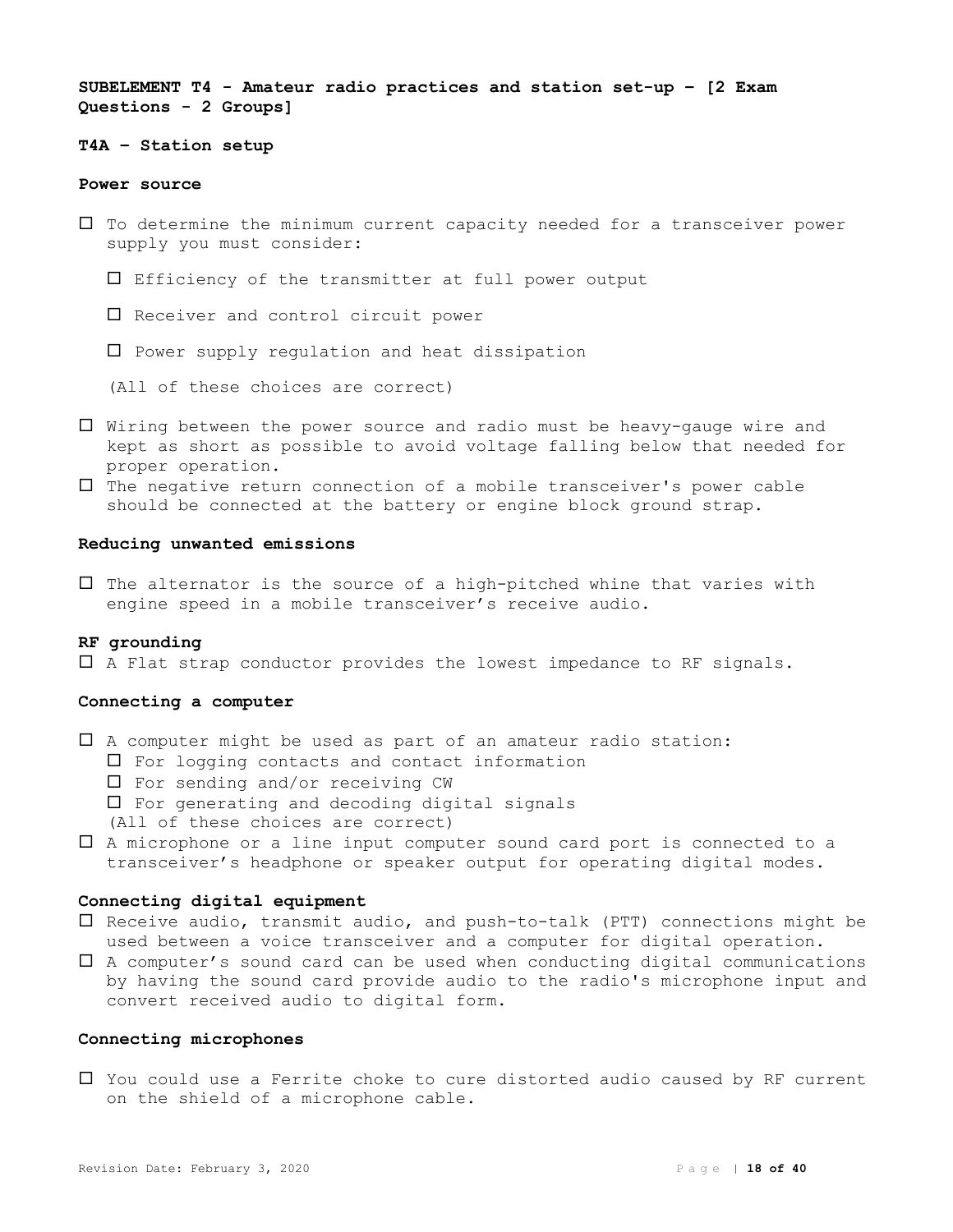#### **Connecting an SWR meter**

 $\Box$  The proper location for an external SWR meter is in series with the feed line, between the transmitter and antenna.

#### **T4B - Operating controls**

#### **Transceiver operation**

- $\Box$  If a transmitter is operated with the microphone gain set too high the output signal might become distorted.
- $\Box$  A use for the scanning function of an FM transceiver is to scan through a range of frequencies to check for activity.

#### **Tuning**

- $\Box$  The keypad or VFO knob can be used to enter the operating frequency on a modern transceiver.
- $\square$  The term "RIT" means Receiver Incremental Tuning (RIT).
- $\square$  The receiver RIT or clarifier controls could be used if the voice pitch of a single-sideband signal seems too high or low.

# **Use of filters**

- $\Box$  You may be able to reduce ignition interference to a receiver by turning on the noise blanker.
- $\Box$  The advantage of having multiple receive bandwidth choices on a multimode transceiver is it permits noise or interference reduction by selecting a bandwidth matching the mode.
- An appropriate receive filter bandwidth for minimizing noise and interference for SSB reception is 2400 Hz.
- An appropriate receive filter bandwidth for minimizing noise and interference for CW reception is 500 Hz.
- A Noise blanker could be used to remove power line noise or ignition noise.

# **Squelch function**

 $\Box$  The purpose of the squelch control on a transceiver is to mute receiver output noise when no signal is being received.

# **AGC**

 $\square$  The function of automatic gain control (AGC) is to keep received audio relatively constant.

# **Memory channels**

 A way to enable quick access to a favorite frequency on your transceiver is to store the frequency in a memory channel.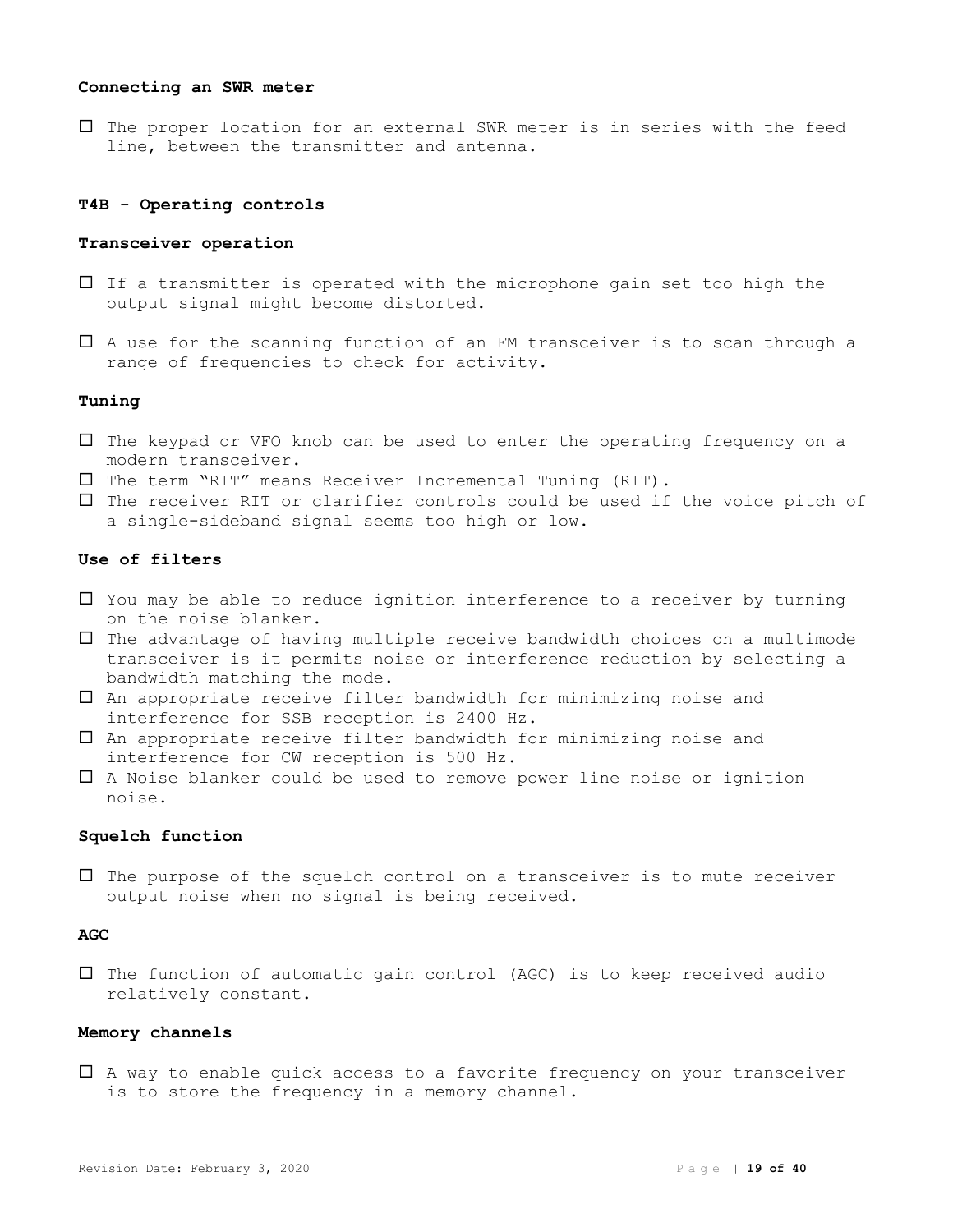**SUBELEMENT T5 – Electrical principles: math for electronics; electronic principles; Ohm's Law – [4 Exam Questions - 4 Groups]**

**T5A - Electrical principles, units, and terms**

**Conductors and insulators**

 $\Box$  Copper is a good electrical conductor. Glass is a good electrical insulator.

# **Current, voltage, and power**

- Electrical current is measured in units of Amperes.
- Current is the name for the flow of electrons in an electric circuit.
- Direct Current is the name for a current that flows only in one direction.
- $\Box$  Voltage is the electrical term for the electromotive force (EMF) that causes electron flow.
- Volt is the unit of electromotive force.
- $\square$  A mobile transceiver typically requires about 12 volts of voltage.
- Electrical power is measured in units of Watts.
- $\square$  Power describes the rate at which electrical energy is used.

#### **Alternating and direct current**

- Alternating current is the name for a current that reverses direction on a regular basis.
- $\Box$  Frequency describes the number of times per second that an alternating current makes a complete cycle.

# **Series and parallel circuits**

- In a Series circuit, current is the same through all components.
- In a Parallel circuit, voltage is the same across all components.

# **T5B - Math for electronics**

# **Conversion of electrical units**

- $\Box$  1.5 amperes can be expressed as 1500 milliamperes.
- If an ammeter calibrated in amperes is used to measure a 3000-milliampere current, would have a reading of three (3) amperes.
- $\square$  One thousand (1000) volts equals one (1) kilovolt.
- $\square$  One one-millionth of a volt is equal to one (1) microvolt.
- $\Box$  0.5 watts is equal to 500 milliwatts.
- $\square$  One (1) microfarad is equal to 1,000,000 picofarads.
- $\Box$  1,500,000 hertz can be expressed as 1500 kHz.
- $\square$  The proper abbreviation for megahertz is MHz.
- $\Box$  If a frequency display calibrated in megahertz shows a reading of 3.525 MHz, it would read 3525 kHz if it were calibrated in kilohertz.
- $\Box$  28,400 kHz is equal to 28.400 MHz.
- $\Box$  A frequency display showing a reading of 2425 MHz, is the same as 2.425 GHz.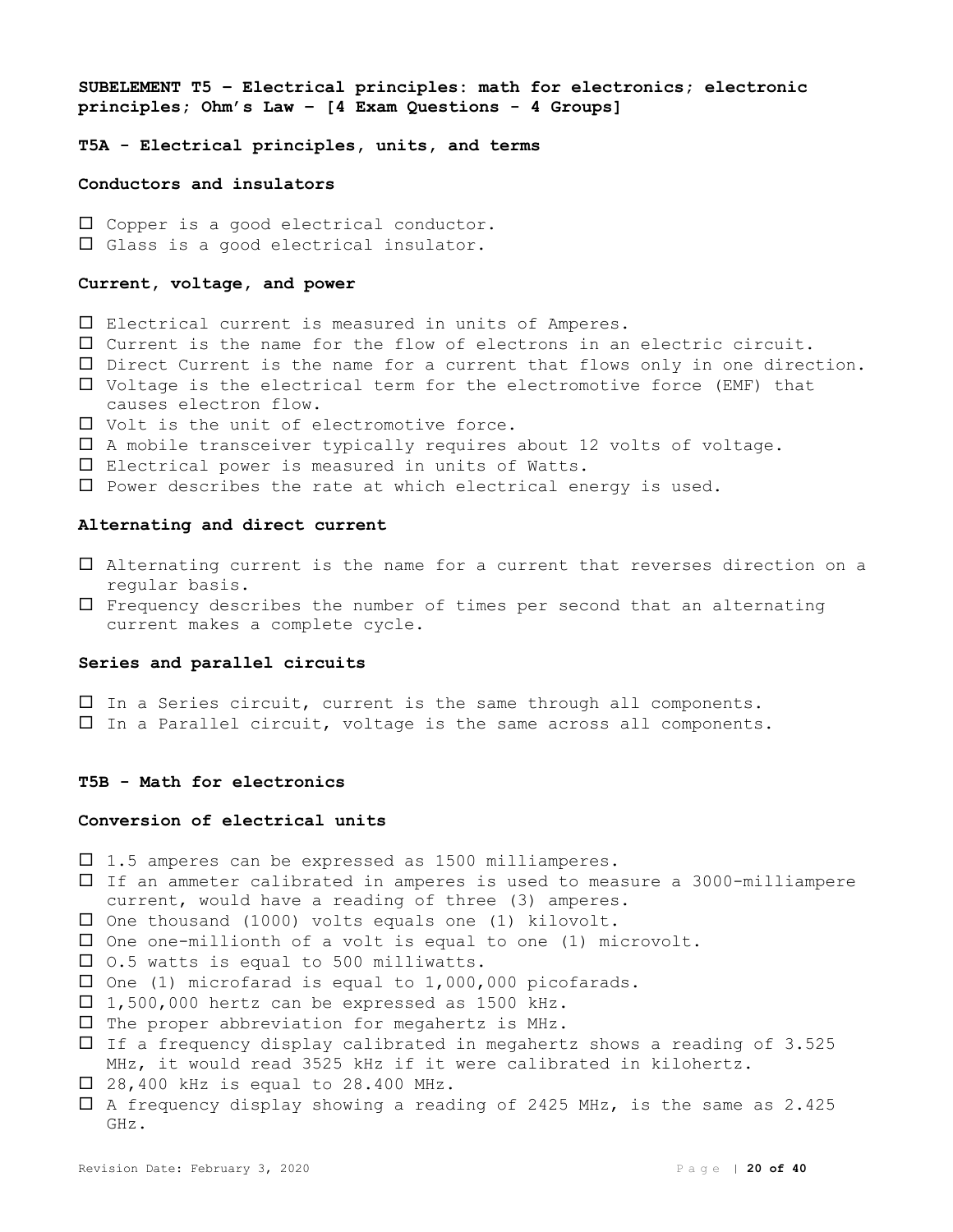# **Decibels**

- A power increase from 5 watts to 10 watts is approximately 3 dB.
- $\square$  The approximate amount of change, measured in decibels (dB), of a power decrease from 12 watts to 3 watts is -6 dB.
- $\square$  The amount of change, measured in decibels (dB), of a power increase from 20 watts to 200 watts is 10 dB.

# **T5C - Electronic principles**

#### **Capacitance**

 $\Box$  The ability to store energy in an electric field is called Capacitance.  $\Box$  The basic unit of capacitance is the farad.

# **Inductance**

 $\Box$  The ability to store energy in a magnetic field is called Inductance.  $\Box$  The basic unit of inductance is the henry.

# **Current flow in circuits**



 $\Box$  How many amperes are flowing in a circuit when the applied voltage is 12 volts DC and the load is 120 watts? ➢ Current (I) equals Power (P) divided by Voltage (E). Answer: 10 amperes

# **Definition of RF**

- $\square$  The abbreviation "RF" refers to radio frequency signals of all types.
- $\Box$  Hertz is the unit of frequency.
- $\Box$  A radio wave is made up of Electromagnetic energy.

# **DC power calculations**



Formula used to calculate electrical power in a DC circuit:

➢ Power (P) equals Voltage (E) multiplied by Current (I)

- $\Box$  How much power is being used in a circuit when the applied voltage is 13.8 volts DC and the current is 10 amperes? Answer: 138 watts
- $\Box$  How much power is being used in a circuit when the applied voltage is 12 volts DC and the current is 2.5 amperes? Answer: 30 watts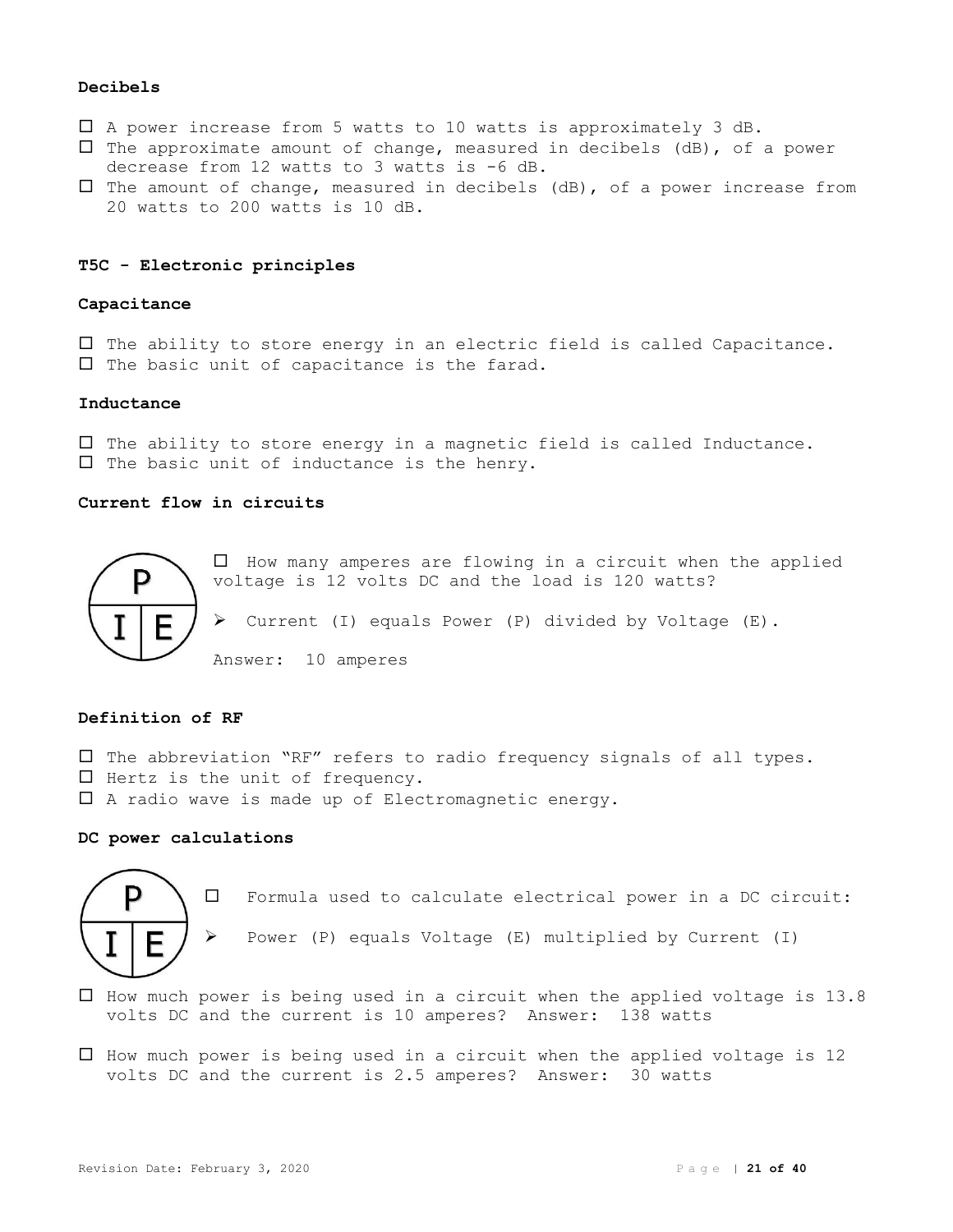#### **Impedance**

 Impedance is a measure of the opposition to AC current flow in a circuit.  $\square$  Ohms is the unit of impedance.

**T5D – Ohm's Law**

**Formulas and usage**



 $\square$  The formula used to calculate voltage in a circuit is: o Voltage (E) equals current (I) multiplied by resistance (R)

 $\square$  The formula used to calculate current in a circuit is: o Current (I) equals voltage (E) divided by resistance (R)

 $\square$  The formula used to calculate resistance in a circuit is: o Resistance (R) equals voltage (E) divided by current (I)

#### **Components in series and parallel**

- $\Box$  The current at the junction of two components in series is the same and unchanged.
- $\Box$  The current at the junction of two components in parallel divides between them dependent on the value of the components.
- $\Box$  The voltage across each of two components in series with a voltage source is determined by the type and value of the components.
- $\Box$  The voltage across each of two components in parallel with a voltage source is the same voltage as the source.



- What is the resistance of a circuit in which a current of 3 amperes flows through a resistor connected to 90 volts? Answer: 30 ohms
- $\Box$  What is the resistance in a circuit for which the applied voltage is 12 volts and the current flow is 1.5 amperes? Answer: 8 ohms
- $\Box$  What is the resistance of a circuit that draws 4 amperes from a 12-volt source? Answer: 3 ohms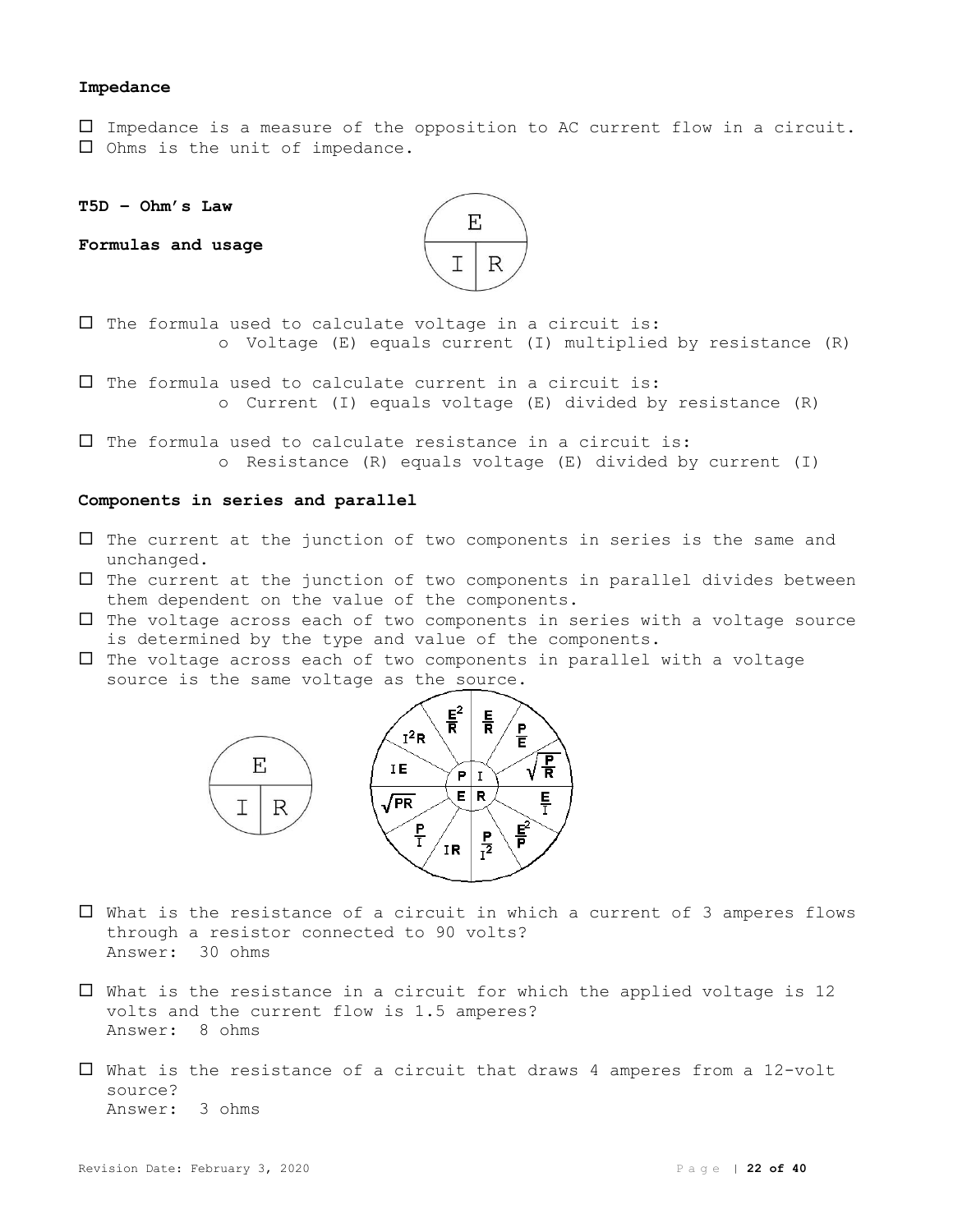- $\Box$  What is the current in a circuit with an applied voltage of 120 volts and a resistance of 80 ohms? Answer: 1.5 amperes
- What is the current through a 100-ohm resistor connected across 200 volts? Answer: 2 amperes
- What is the current through a 24-ohm resistor connected across 240 volts? Answer: 10 amperes
- $\Box$  What is the voltage across a 2-ohm resistor if a current of 0.5 amperes flows through it? Answer: 1 volt
- $\square$  What is the voltage across a 10-ohm resistor if a current of 1 ampere flows through it? Answer: 10 volts
- $\square$  What is the voltage across a 10-ohm resistor if a current of 2 amperes flows through it? Answer: 20 volts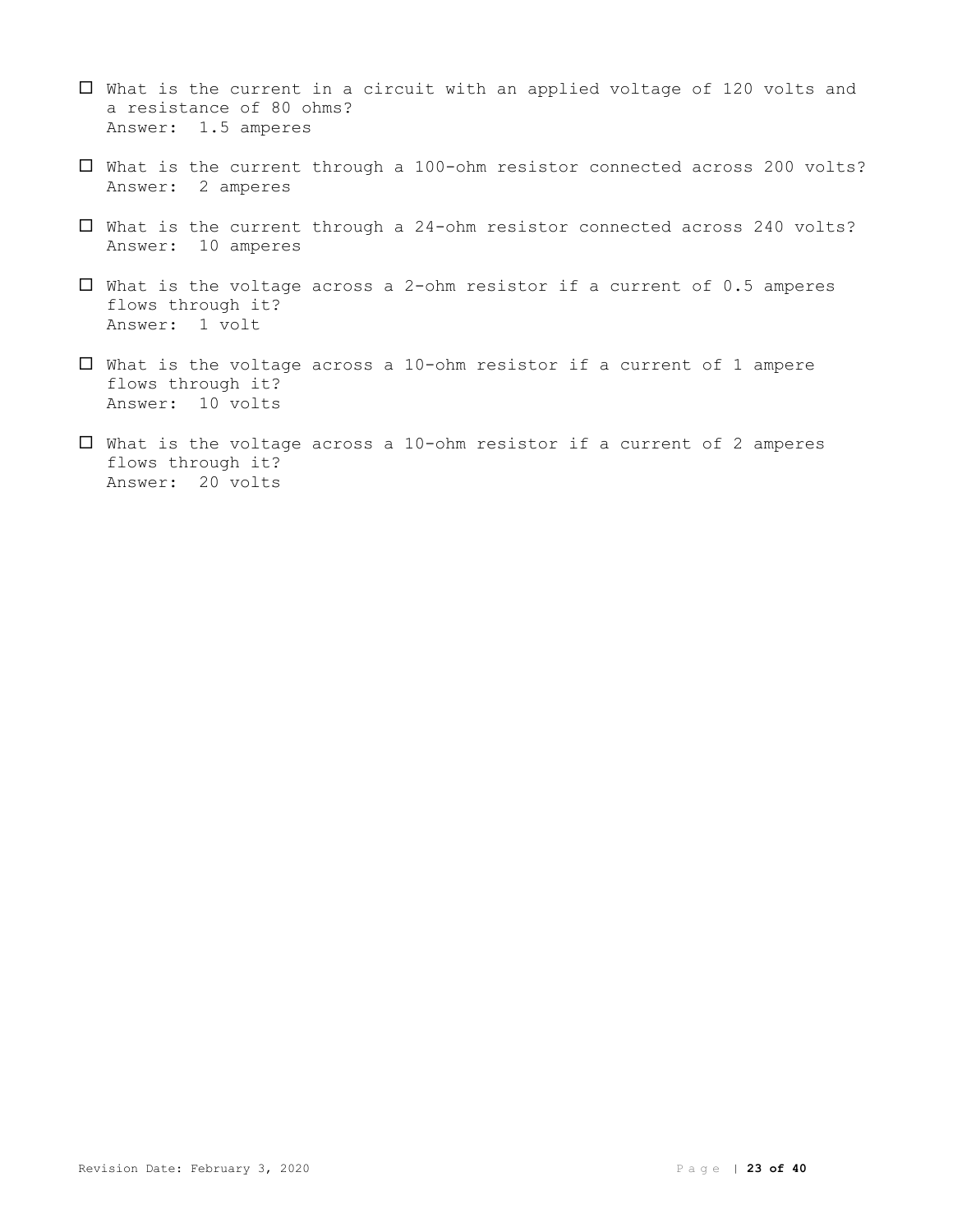```
SUBELEMENT T6 – Electrical components; circuit diagrams; component functions 
– [4 Exam Questions - 4 Groups]
T6A - Electrical components
Fixed and variable resistors -W \rightarrow W A resistor opposes the flow of current in a DC circuit.
 A Potentiometer is often used as an adjustable volume control.
\square Resistance is controlled by a potentiometer.
Capacitors
\Box A capacitor stores energy in an electric field.
 A Capacitor consists of two or more conductive surfaces separated by an 
  insulator.
Inductors
\square An Inductor stores energy in a magnetic field.
\square An Inductor is usually constructed as a coil of wire.
Fuses
 A Fuse is used to protect other circuit components from current overloads.
Switches<sup>O</sup>O
 A Switch is used to connect or disconnect electrical circuits.
Batteries
```
 $\square$  The following battery types are rechargeable:  $\square$  Nickel-metal hydride Lithium-ion Lead-acid gel-cell (All of these choices are correct)

Carbon-zinc battery types are not rechargeable.

# **T6B – Semiconductors**

**Basic principles and applications of solid-state devices**

**Transistor**

 A Transistor uses a voltage or current signal to control current flow. A Transistor can be used as an electronic switch or amplifier. A Transistor can consist of three layers of semiconductor material.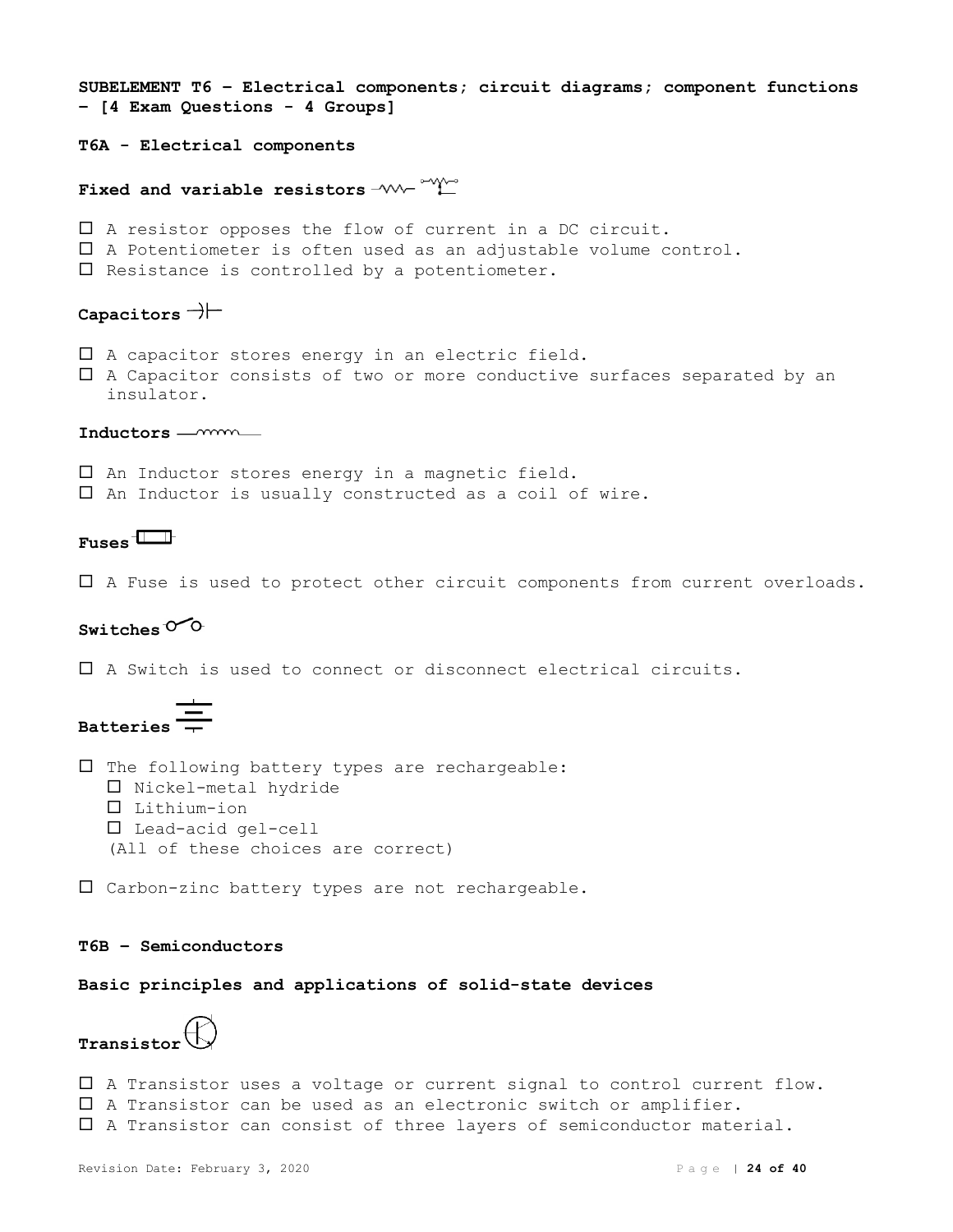- $\Box$  A Transistor can amplify signals.
- A Transistor could be the primary gain-producing component in an RF power amplifier.
- $\square$  Gain is the term that describes a device's ability to amplify a signal.
- $\square$  Field Effect Transistor (FET)

# **Diode**

- A Diode allows current to flow in only one direction.
- $\Box$  The cathode lead of a semiconductor diode often marked with a stripe on the package.
- Light Emitting Diode (LED)
- $\Box$  The names of the two electrodes of a diode are the anode and cathode.

# **T6C - Circuit diagrams; schematic symbols**

- $\square$  Schematic is the name of an electrical wiring diagram that uses standard component symbols.
- $\Box$  The symbols on an electrical schematic represent electrical components.
- $\Box$  The way components are interconnected is accurately represented in electrical schematics.
- *In Figure T1:*
- *Component 1 = Resistor*
- *Component 2 = Transistor*
- *Component 3 = Lamp*
- *Component 4 = Battery*



**The function of component 2 is to control the flow of current.**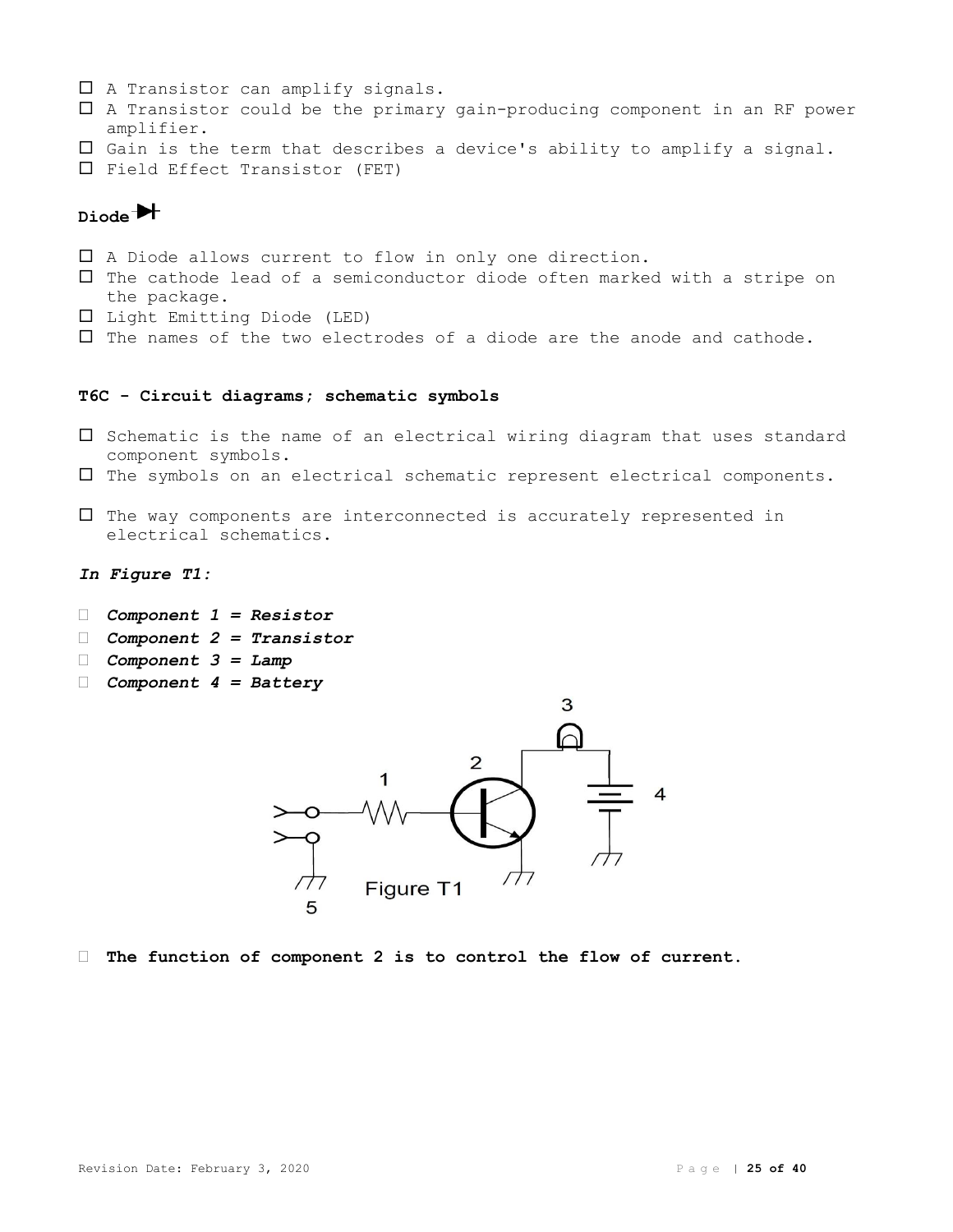```
In Figure 2:
 Component 4 = Transformer
 Component 6 = Capacitor
 Component 8 = Light emitting diode
 Component 9 =Variable resistor
```


Figure T-2

- **In Figure 3:**
- **Component 3 = Variable inductor**
- **Component 4 = Antenna**



Figure T-3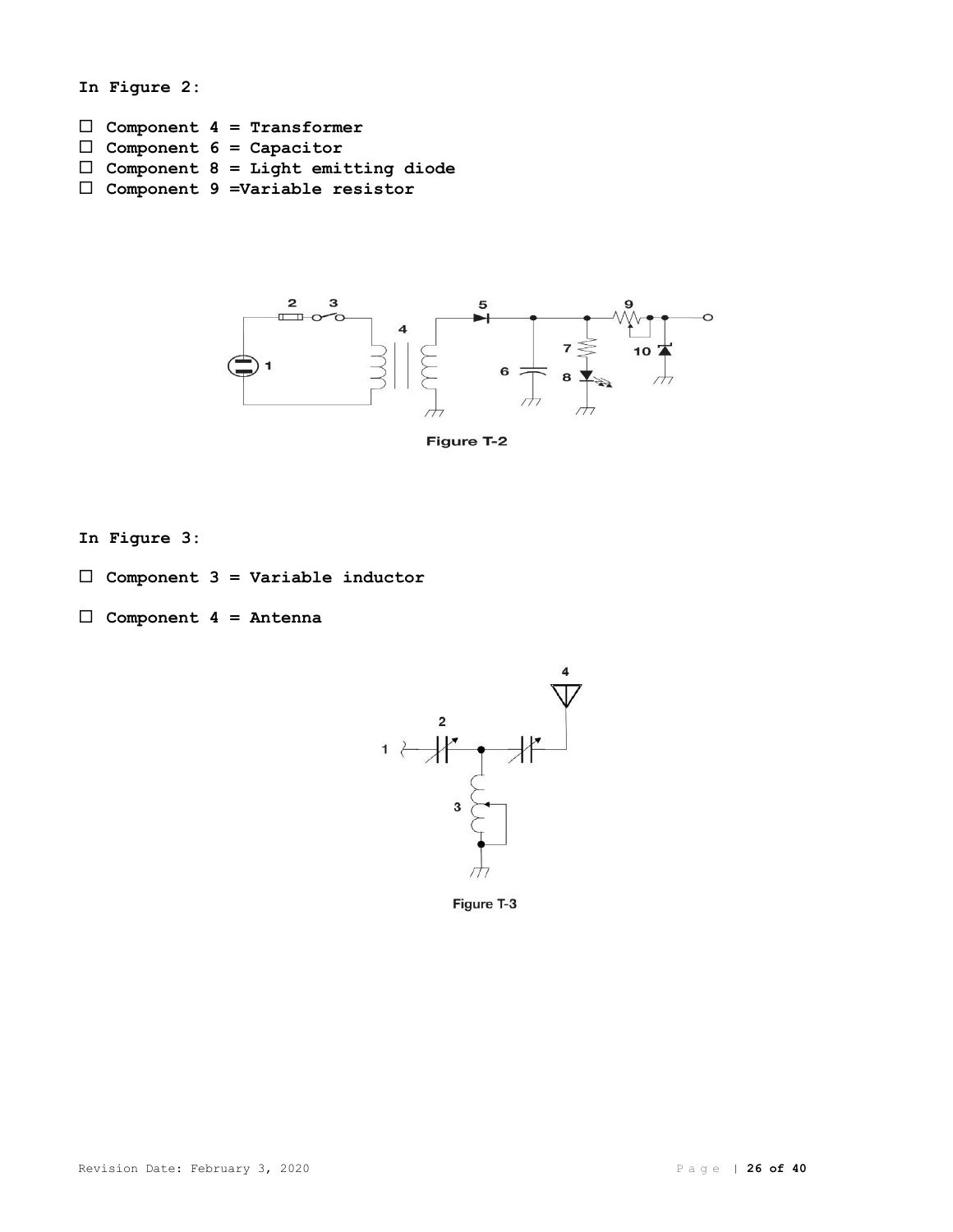#### **T6D - Component functions**

# **Rectification**

 $\square$  Rectifier devices or circuits change an alternating current into a varying direct current signal.

# **Switches**

- $\square$  A relay is an electrically-controlled switch.
- A Single-pole single-throw switch is represented by component 3 in figure T2.

# **Indicators**

- A Meter displays an electrical quantity as a numeric value.
- A Light Emitting Diode (LED) is commonly used as a visual indicator.

# **Power supply components**

A Regulator circuit controls the amount of voltage from a power supply.

# **Resonant circuit**

 An inductor and a capacitor connected in series or parallel to form a filter is a resonant or tuned circuit.

# **Shielding**

 A common reason to use shielded wire is to prevent coupling of unwanted signals to or from the wire.

# **Power transformers**

 A Transformer is commonly used to change 120V AC house current to a lower AC voltage for other uses.

# **Integrated circuits**

 An integrated circuit is a device that combines several semiconductors and other components into one package.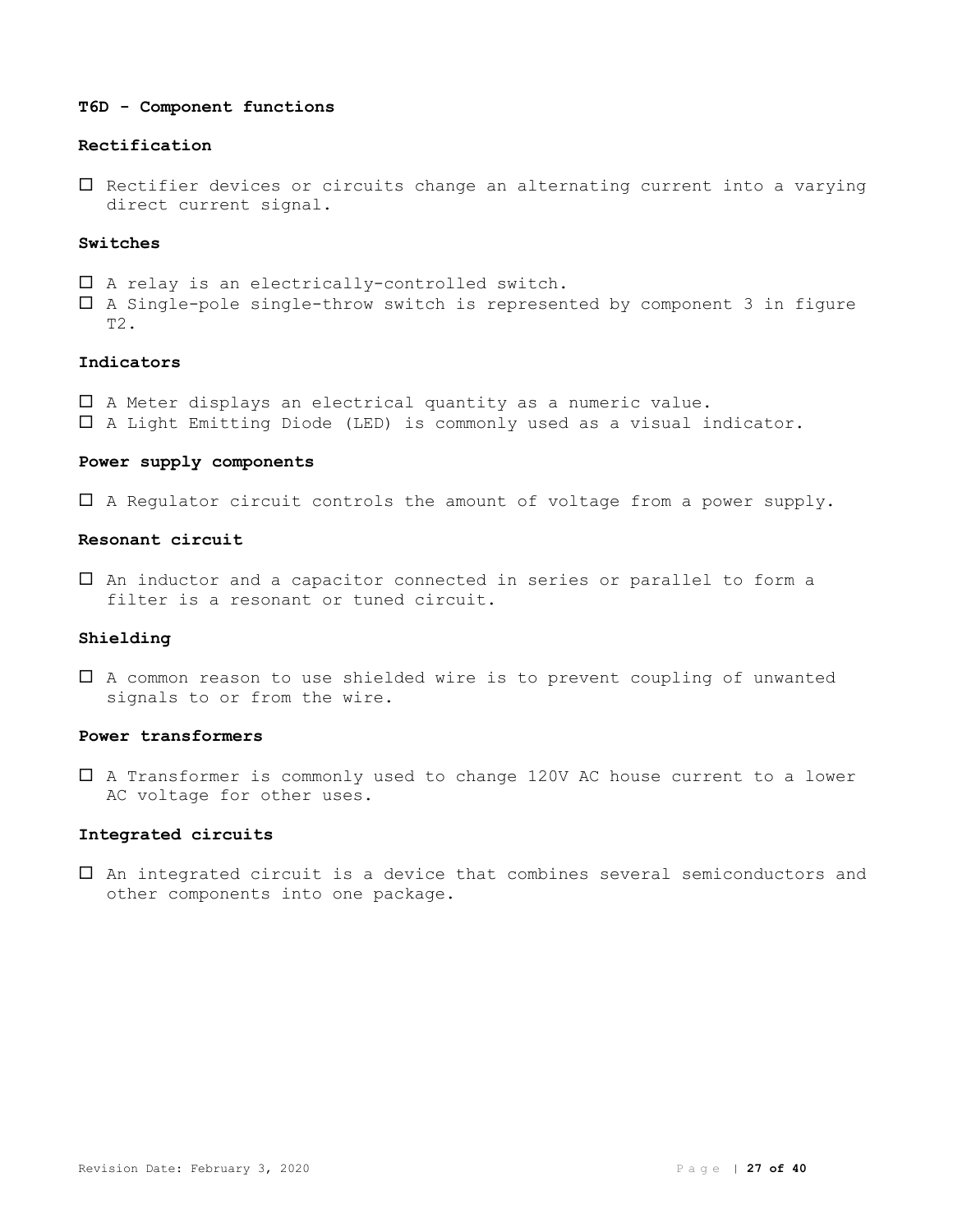**SUBELEMENT T7 – Station equipment: common transmitter and receiver problems; antenna measurements; troubleshooting; basic repair and testing – [4 Exam Questions - 4 Groups]**

**T7A – Station equipment**

#### **Receivers**

- $\square$  Sensitivity is the term which describes the ability of a receiver to detect the presence of a signal.
- $\square$  Selectivity is the term which describes the ability of a receiver to discriminate between multiple signals.

# **Transmitters**

An Oscillator circuit generates a signal at a specific frequency.

A Mixer is used to convert a radio signal from one frequency to another.

# **Transceivers**

- A transceiver is a unit combining the functions of a transmitter and a receiver.
- $\square$  The push-to-talk (PTT) function is what switches between receive and transmit.

#### **Modulation**

Modulation describes combining speech with an RF carrier signal.

# **Transverters**

 A Transverter device converts the RF input and output of a transceiver to another band.

#### **Transmit and receive amplifiers**

- $\square$  The function of the SSB/CW-FM switch on a VHF power amplifier is to set the amplifier for proper operation in the selected mode.
- An RF power amplifier device increases the low-power output from a handheld transceiver.
- $\square$  An RF preamplifier is installed between the antenna and receiver.

#### **T7B – Common transmitter and receiver problems**

#### **Interference and consumer electronics**

 You can reduce or eliminate interference from an amateur transmitter to a nearby telephone by putting an RF filter on the telephone.

# **Part 15 devices**

 A Part 15 device is an unlicensed device that may emit low-powered radio signals on frequencies used by a licensed service.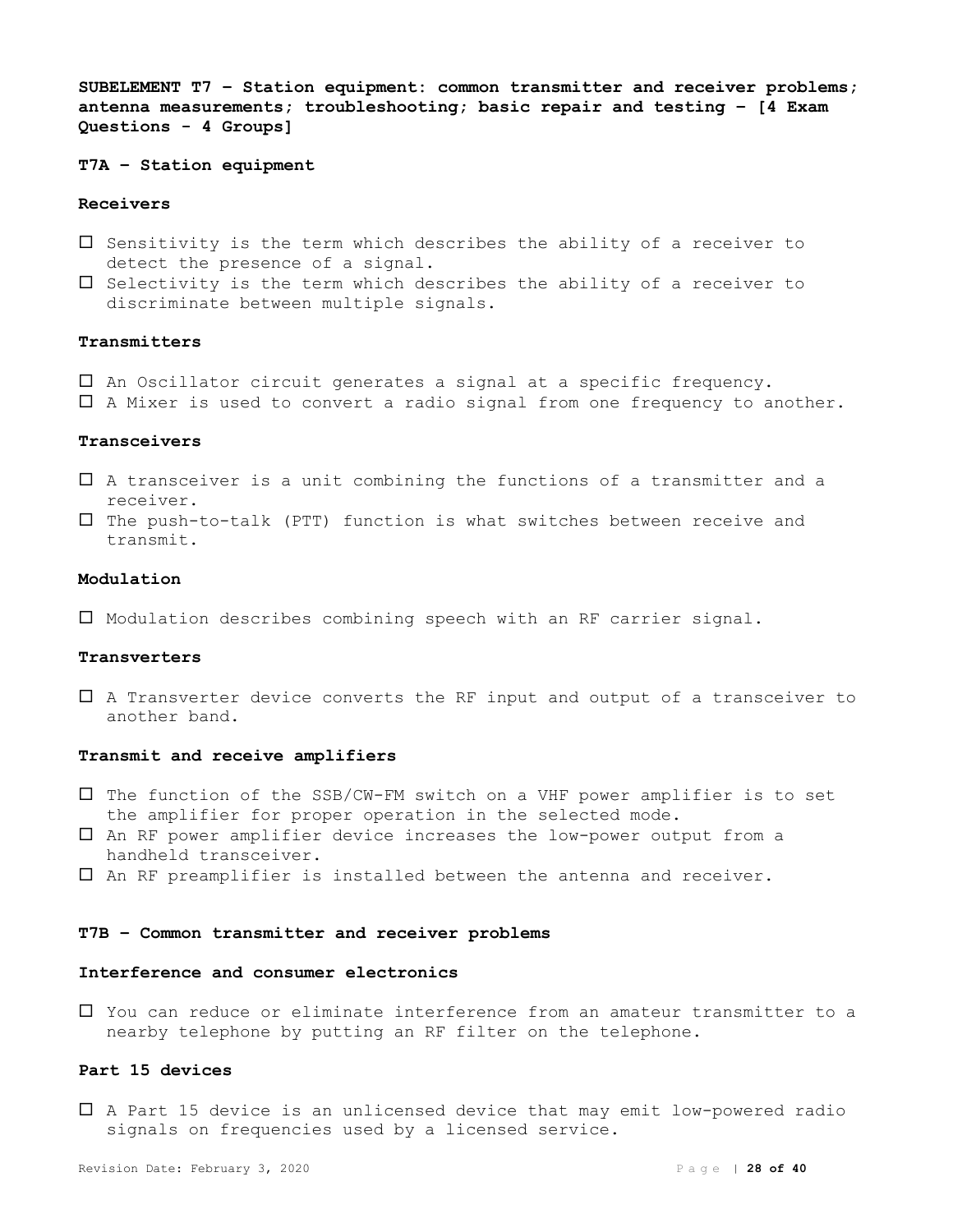#### **Off frequency signals and Distortion**

- $\Box$  If you receive a report that your audio signal through the repeater is distorted or unintelligible:
	- o Your transmitter is slightly off frequency
	- o Your batteries are running low
	- o You are in a bad location
	- (All of these choices are correct)

#### **Symptoms of overload and overdrive**

 A broadcast AM or FM radio could receive an amateur radio transmission unintentionally if the receiver is unable to reject strong signals outside the AM or FM band.

#### **Over-modulation**

 $\Box$  If you are told your FM handheld or mobile transceiver is over-deviating, talk farther away from the microphone.

# **RF feedback**

 A symptom of RF feedback in a transmitter or transceiver is reports of garbled, distorted, or unintelligible voice transmissions.

#### **Causes of interference**

 $\square$  The first step to resolve cable TV interference from your ham radio transmission is be sure all TV coaxial connectors are installed properly.

All of the following can cause radio frequency interference:

- o Fundamental overload
- o Harmonics
- o Spurious emissions

(All of these choices are correct)

- $\Box$  Overload of a non-amateur radio or TV receiver by an amateur signal be reduced or eliminated by blocking the amateur signal with a filter at the antenna input of the affected receiver.
- $\Box$  If a neighbor tells you that your station's transmissions are interfering with their radio or TV reception make sure that your station is functioning properly and that it does not cause interference to your own radio or television when it is tuned to the same channel.
- A Band-reject filter can reduce overload to a VHF transceiver from a nearby FM broadcast station.
- If something in a neighbor's home is causing harmful interference to your amateur station:
	- o Work with your neighbor to identify the offending device
	- o Politely inform your neighbor about the rules that prohibit the use of devices that cause interference
	- o Check your station and make sure it meets the standards of good amateur practice
	- (All of these choices are correct)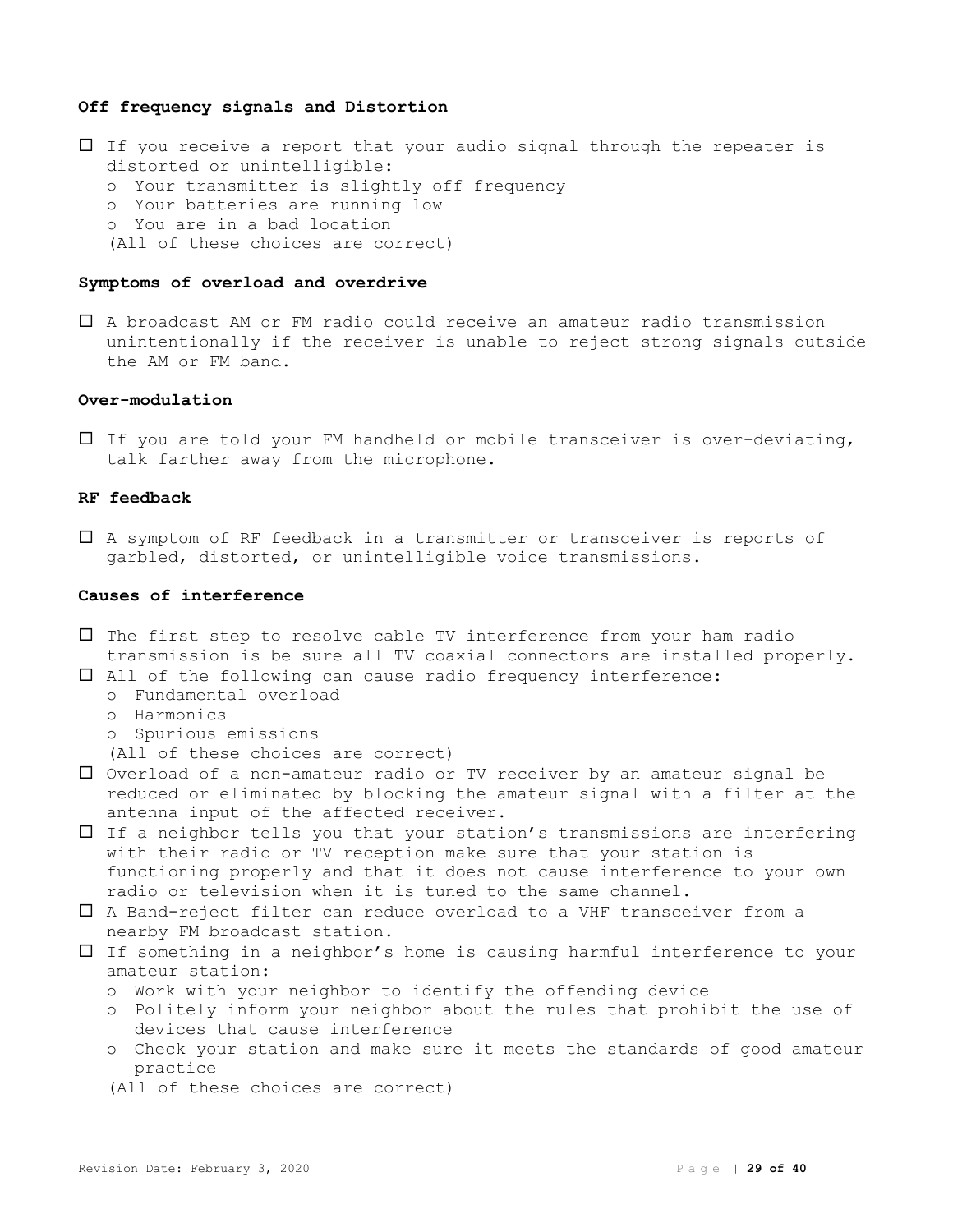# **T7C – Antenna measurements and troubleshooting**

# **Standing Wave Ratio (SWR)**

- A standing wave ratio (SWR) is a measure of how well a load is matched to a transmission line.
- $\square$  A reading of 1 to 1 (1:1) on an SWR meter indicates a perfect impedance match between the antenna and the feed line.
- $\square$  An SWR reading of 4:1 indicates an impedance mismatch.
- Most solid-state amateur radio transmitters reduce output power as SWR increases to protect the output amplifier transistors.
- $\square$  Power lost in a feed line is converted into heat.

#### **Measuring SWR**

- A Directional wattmeter could be used to determine if a feed line and antenna are properly matched.
- An antenna analyzer can be used to determine if an antenna is resonant at the desired operating frequency.

# **Dummy loads**

- $\Box$  A dummy load consists of a non-inductive resistor and a heat sink.
- $\Box$  The primary purpose of a dummy load is to prevent transmitting signals over the air when making tests.

# **Coaxial cables and Causes of feed line failures**

- A disadvantage of air core coaxial cable when compared to foam or solid dielectric types is it requires special techniques to prevent water absorption.
- Moisture contamination is the most common cause for failure of coaxial cables.
- $\Box$  The outer jacket of coaxial cable needs to be resistant to ultraviolet light because ultraviolet light can damage the jacket and allow water to enter the cable.

# **T7D – Basic repair and testing**

#### **Soldering**

- $\square$  Rosin-core solder is best for radio and electronic use.
- $\Box$  A characteristic appearance of a cold solder joint is a grainy or dull surface. (not desired)

# **Using and Connecting a voltmeter**

 A voltmeter is used to measure electric potential or electromotive force.  $\Box$  The correct way to connect a voltmeter to a circuit is in parallel with the circuit.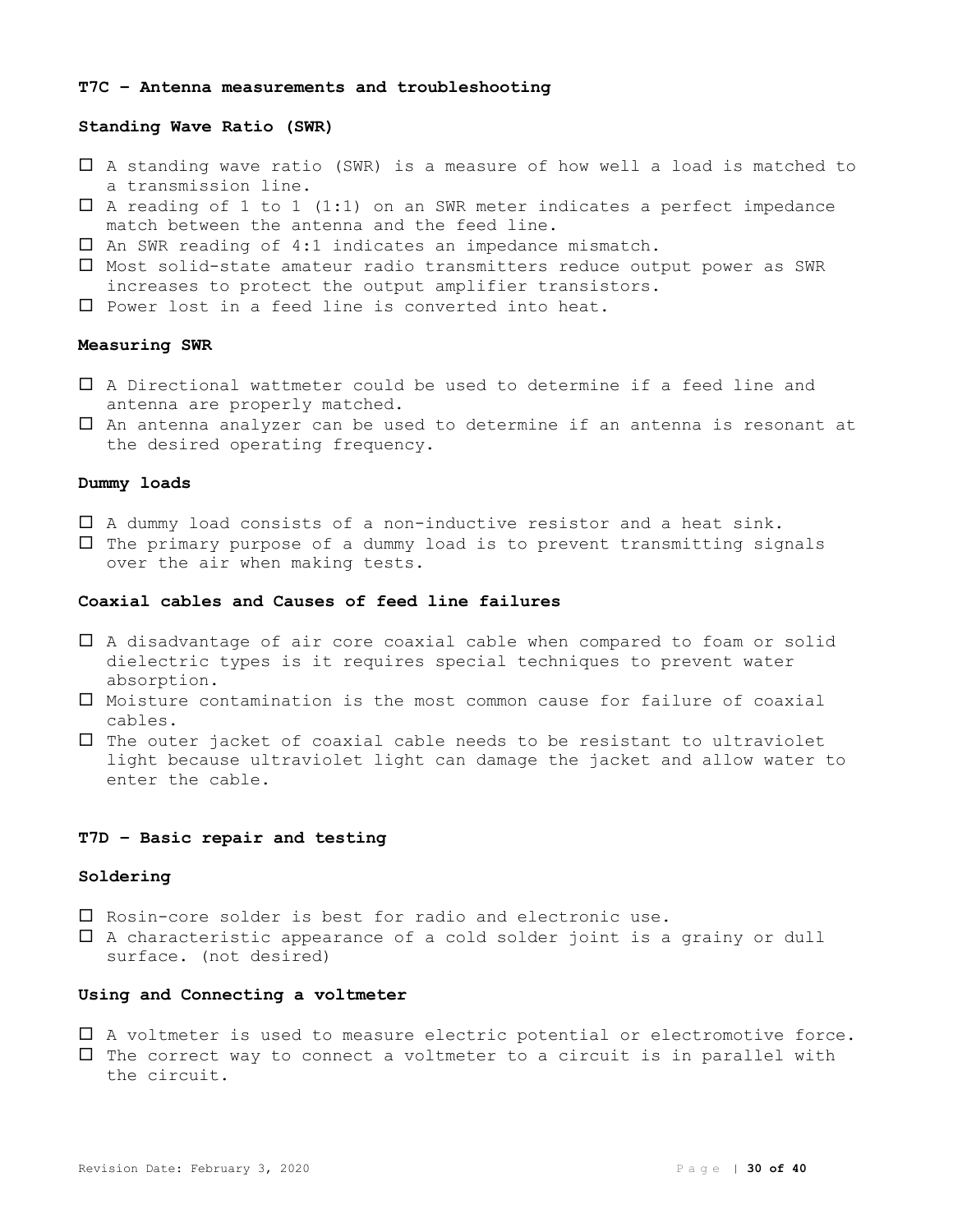# **Using and Connecting an ammeter**

 A simple ammeter is connected in series with the circuit. An ammeter is used to measure electric current.

#### **Using and Connecting an ohmmeter**

 $\Box$  An ohmmeter is used to measure resistance.

# **Precautions**

- $\square$  Attempting to measure voltage when using the resistance setting might damage a multimeter.
- $\square$  Precautions should be taken when measuring circuit resistance with an ohmmeter --ensure that the circuit is not powered
- $\square$  Precautions should be taken when measuring high voltages with a voltmeter – ensure that the voltmeter and leads are rated for use at the voltages to be measured.

### **Use of Measuring Equipment**

- $\Box$  Voltage and resistance are commonly made using a multimeter.
- When an ohmmeter, connected across an unpowered circuit, initially indicates a low resistance and then shows increasing resistance with time, usually, the circuit contains a large capacitor.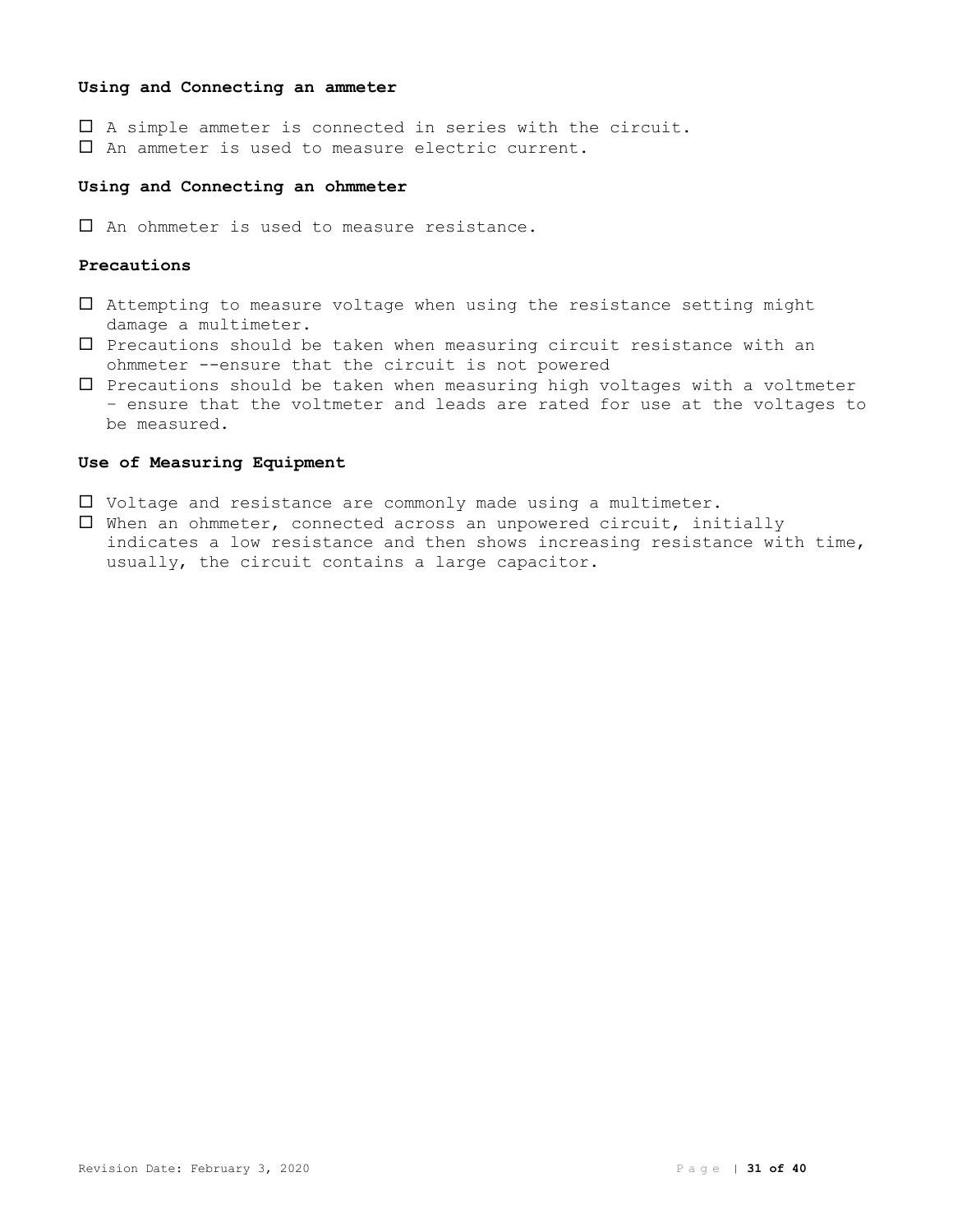**SUBELEMENT T8 – Modulation modes: amateur satellite operation; operating activities; non-voice and digital communications – [4 Exam Questions - 4 Groups]**

**T8A – Modulation modes**

# **Choice of emission type**

- $\square$  Single sideband is a form of amplitude modulation.
- $\square$  Single sideband (SSB) voice mode is most often used for long-distance (weak signal) contacts on the VHF and UHF bands.
- Upper sideband is normally used for 10-meter HF, VHF, and UHF singlesideband communications.
- Frequency Modulation (FM) is most commonly used for VHF and UHF voice repeaters.
- Frequency Modulation (FM) is most commonly used for VHF packet radio transmissions.
- An advantage of single sideband (SSB) over FM for voice transmissions is SSB signals have narrower bandwidth.
- CW emission has the narrowest bandwidth.

# **Bandwidth of various signals**

- $\square$  The approximate bandwidth of a single sideband (SSB) voice signal is 3 kHz.
- $\square$  The approximate bandwidth of a VHF repeater FM phone signal is between 10 and 15 kHz.
- $\square$  The typical bandwidth of analog fast-scan TV transmissions on the 70centimeter band is about 6 MHz.
- $\square$  The approximate maximum bandwidth required to transmit a CW signal is 150 Hz.

#### **T8B - Amateur satellite operation**

# **Doppler shift and spin fading**

- $\Box$  With regard to satellite communications, Doppler shift is an observed change in signal frequency caused by relative motion between the satellite and the earth station.
- $\Box$  Rotation of the satellite and its antennas causes spin fading of satellite signals.

# **Basic orbits**

An amateur satellite may be in a Low Earth Orbit (LEO).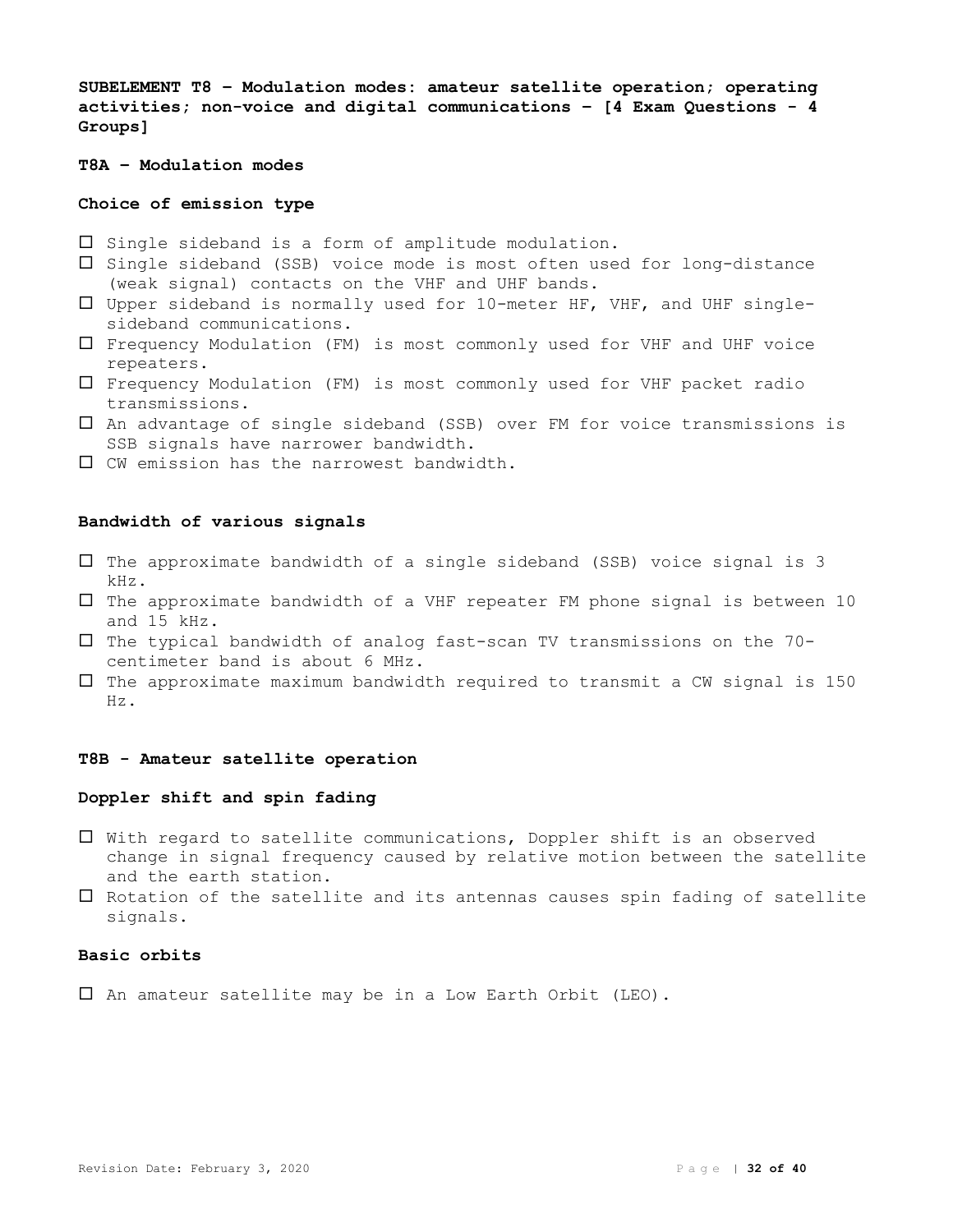# **Operating protocols**

- All of these modes of transmission are commonly used by amateur radio satellites:
	- o SSB
	- o FM
	- o CW/data

(All of these choices are correct)

- $\square$  When a satellite is operating in mode U/V, the satellite uplink is in the 70-centimeter band and the downlink is in the 2-meter band.
- A good way to judge whether your uplink power is neither too low nor too high is your signal strength on the downlink should be about the same as the beacon.

#### **Transmitter power considerations**

 $\square$  Blocking access by other users is the impact of using too much effective radiated power on a satellite uplink.

# **Telemetry and telecommand**

- A satellite beacon is a transmission from a satellite that contains status information.
- $\Box$  Health and status of the satellite telemetry information is typically transmitted by satellite beacons.
- Anyone who can receive the telemetry signal from a space station.

# **Satellite tracking**

 $\square$  Satellite tracking programs provide:

- o Maps showing the real-time position of the satellite track over the earth
- o The time, azimuth, and elevation of the start, maximum altitude, and end of a pass
- o The apparent frequency of the satellite transmission, including effects of Doppler shift
- (All of these choices are correct)
- $\square$  The Keplerian elements are inputs to a satellite tracking program.

# **T8C – Operating activities**

#### **Contests**

- $\square$  Contesting as an operating activity involves contacting as many stations as possible during a specified period.
- $\Box$  A good procedure when contacting another station in a radio contest is send only the minimum information needed for proper identification and the contest exchange.

# **Linking over the internet**

 $\Box$  A gateway is an amateur radio station that is used to connect other amateur stations to the internet.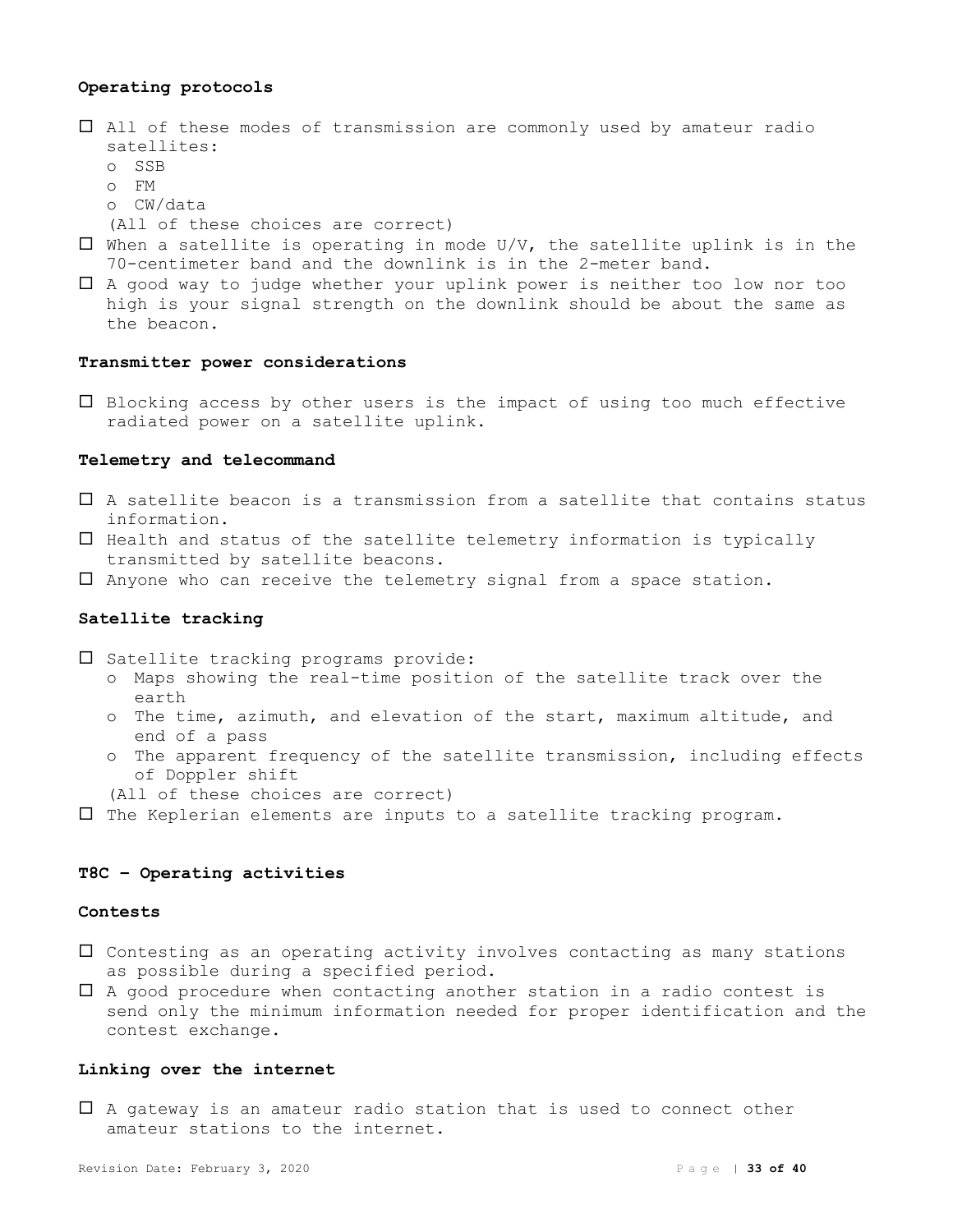- Access to some Internet Radio Linking Project (IRLP) nodes is accomplished by using DTMF signals.
- $\Box$  The Internet Radio Linking Project (IRLP) is a technique to connect amateur radio systems, such as repeaters, via the internet using Voice Over Internet Protocol (VoIP).
- Voice Over Internet Protocol (VoIP), as used in amateur radio, is a method of delivering voice communications over the internet using digital techniques.
- You might obtain a list of active nodes that use VoIP:
	- o By subscribing to an on line service
	- o From on line repeater lists maintained by the local repeater frequency coordinator
	- o From a repeater directory
	- (All of these choices are correct)
- You must register your call sign and provide proof of license before you may use the EchoLink system to communicate using a repeater.

### **Radio direction finding**

- $\Box$  Radio direction finding methods are used to locate sources of noise interference or jamming.
- A directional antenna would be useful for a hidden transmitter hunt.

# **Grid locators**

 A grid locator is a letter-number designator assigned to a geographic location.

# **T8D – Non-voice and digital communications**

# **Digital modes**

```
\Box The following are digital communications modes:
  o Packet radio
  o IEEE 802.11
  o JT65
  (All of these choices are correct)
\Box The following operating activities are supported by digital mode software
  in the WSJT suite:
  o Moonbounce or Earth-Moon-Earth
  o Weak-signal propagation beacons
  o Meteor scatter
   (All of these choices are correct)
 FT8 is a digital mode capable of operating in low signal-to-noise
```
conditions that transmits on 15-second intervals.

# **CW**

- $\square$  International Morse code is used when sending CW in the amateur bands.
- $\Box$  An electronic keyer is a device that assists in manual sending of Morse code.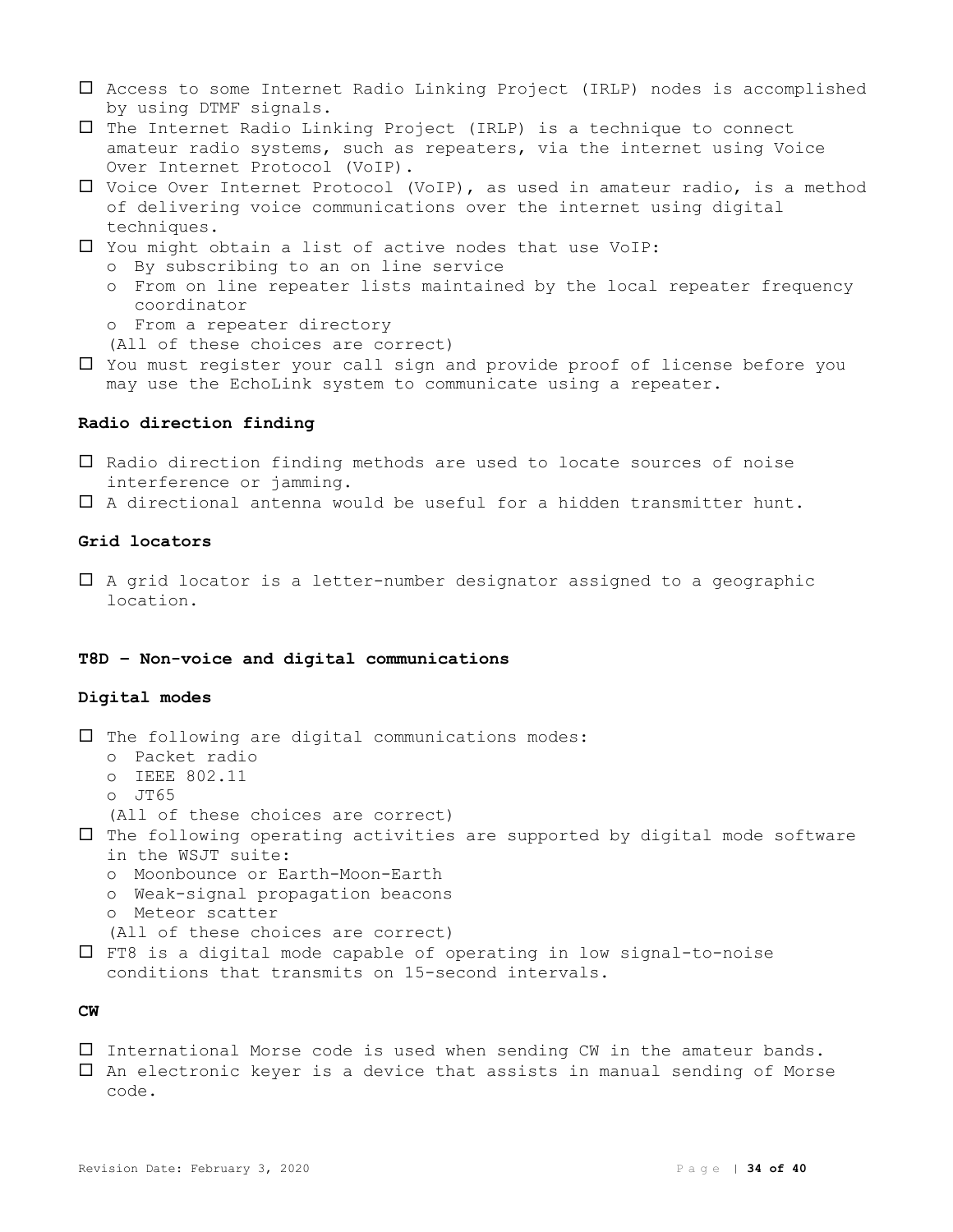# **Packet radio**

- $\square$  Packet transmissions may include:
	- o A check sum that permits error detection
	- o A header that contains the call sign of the station to which the information is being sent
	- o Automatic repeat request in case of error
	- (All of these choices are correct)

# **PSK31**

 $\Box$  Phase Shift Keying (PSK)

# **APRS**

- Automatic Packet Reporting System (APRS)
- An application of APRS (Automatic Packet Reporting System) is providing real-time tactical digital communications in conjunction with a map showing the locations of stations.

# **Error detection and correction**

 $\Box$  An ARQ transmission system is a digital scheme whereby the receiving station detects errors and sends a request to the sending station to retransmit the information.

#### **Image Signals and NTSC**

 An analog fast scan color TV signal is a type of transmission indicated by the term "NTSC".

#### **Amateur radio networking**

 $\square$  Broadband-Hamnet(TM), also referred to as a high-speed multi-media network, is best described as an amateur-radio-based data network using commercial Wi-Fi gear with modified firmware.

#### **Digital Mobile Radio**

 DMR (Digital Mobile Radio) is a technique for time-multiplexing two digital voice signals on a single 12.5 kHz repeater channel.

# **Global Positioning System (GPS)**

 A Global Positioning System (GPS) receiver is used to provide data to the transmitter when sending automatic position reports from a mobile amateur radio station.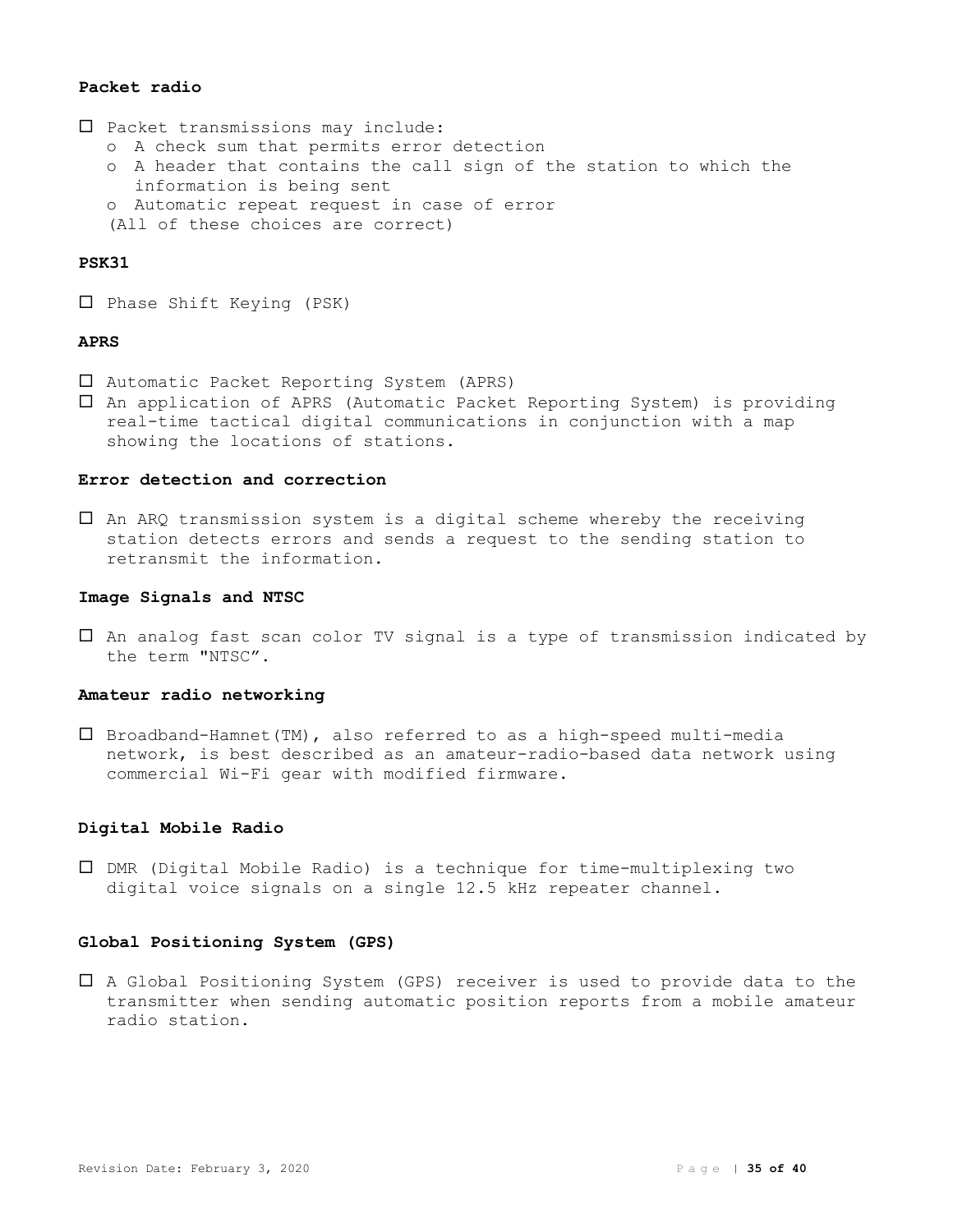**SUBELEMENT T9 – Antennas and feed lines - [2 Exam Questions - 2 Groups]**

#### **T9A – Antennas**

#### **Concept of dipole antennas**

 A half-wave dipole antenna radiates the strongest signal broadside to the antenna.

#### **Vertical and horizontal polarization**

 $\Box$  A simple dipole oriented parallel to the Earth's surface is a horizontally polarized antenna.

# **Concept of gain**

- $\Box$  The gain of an antenna is the increase in signal strength in a specified direction compared to a reference antenna.
- $\Box$  A beam antenna is an antenna that concentrates signals in one direction.
- $\square$  The quad, Yagi, and dish are directional antennas.

#### **Common portable and mobile antennas**

- A disadvantage of the "rubber duck" antenna supplied with most handheld radio transceivers when compared to a full-sized quarter-wave antenna is it does not transmit or receive as effectively.
- $\square$  A disadvantage of using a handheld VHF transceiver, with its integral antenna, inside a vehicle is signals might not propagate well due to the shielding effect of the vehicle.
- $\square$  An advantage of using a properly mounted  $5/8$  wavelength antenna for VHF or UHF mobile service is it has a lower radiation angle and more gain than a 1/4 wavelength antenna.

# **Relationships between resonant length and frequency**

- $\Box$  You would shorten a dipole antenna to make it resonant on a higher frequency.
- $\Box$  Inserting an inductor in the radiating portion of the antenna to make it electrically longer is a type of antenna loading.
- $\square$  The approximate length, in inches, of a quarter-wavelength vertical antenna for 146 MHz is 19 inches.
- $\square$  The approximate length, in inches, of a half-wavelength 6-meter dipole antenna is 112 inches.

# **T9B – Feed lines**

#### **Types**

- Coaxial cable is the most common feed line selected for amateur radio antenna systems because it is easy to use and requires few special installation considerations.
- $\Box$  The impedance of most coaxial cables used in amateur radio installations is 50 ohms.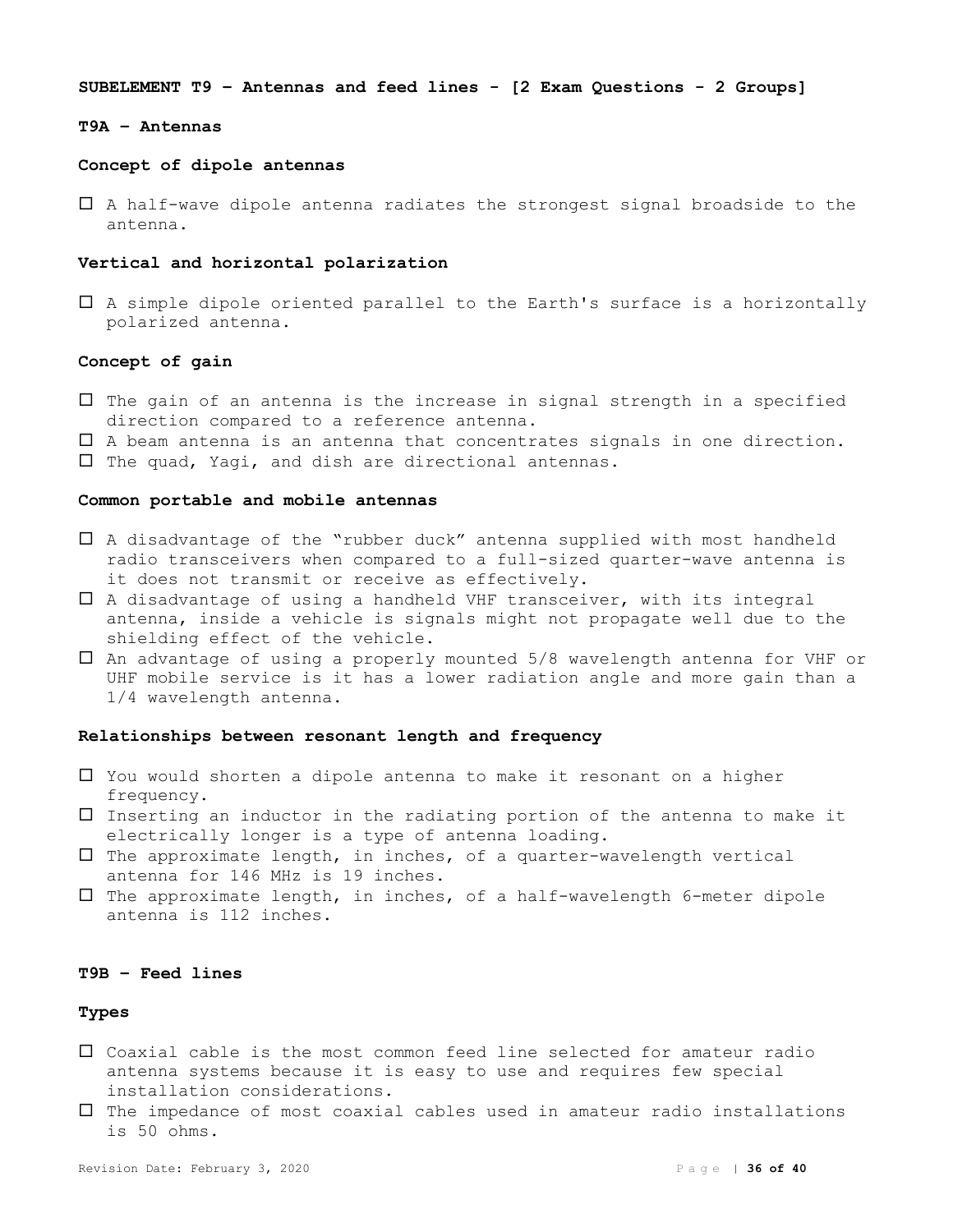# **Attenuation vs frequency**

- $\Box$  In general, the loss increases as the frequency of a signal passing through coaxial cable is increased.
- $\square$  The electrical difference between RG-58 and RG-8 coaxial cable is RG-8 cable has less loss at a given frequency.
- Air-insulated hard line has the lowest loss at VHF and UHF.

# **SWR concepts**

 $\Box$  It is important to have low SWR when using coaxial cable feed line to reduce signal loss.

# **Antenna tuners**

 $\Box$  The major function of an antenna tuner (antenna coupler) is it matches the antenna system impedance to the transceiver's output impedance.

# **RF Connectors: selecting, weather protection**

- A Type N connector is most suitable for frequencies above 400 MHz.
- PL-259 type coax connectors are commonly used at HF frequencies.
- $\square$  Coax connectors exposed to the weather should be sealed against water intrusion to prevent an increase in feed line loss.
- A loose connection in an antenna or a feed line can cause erratic changes in SWR readings.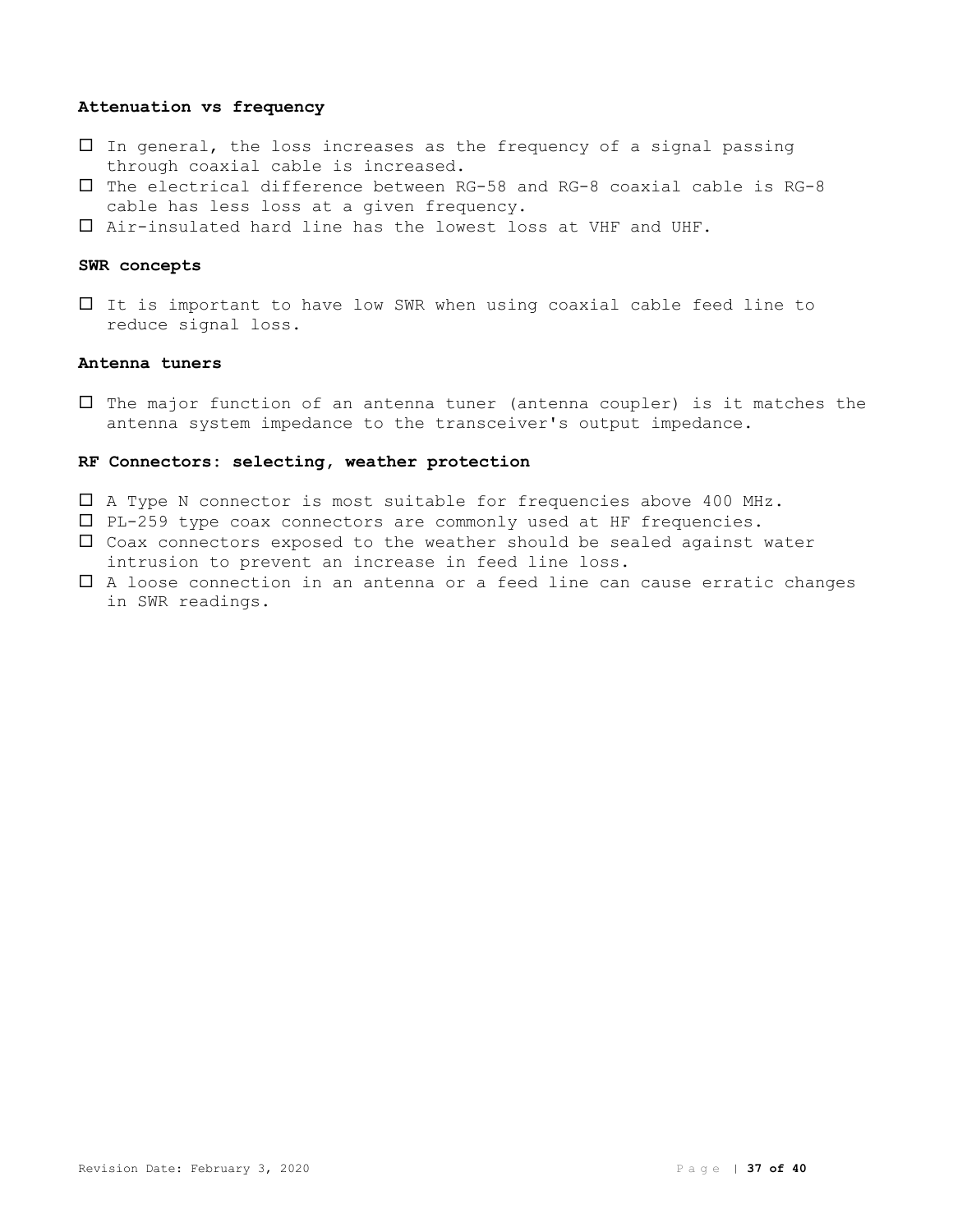**SUBELEMENT T0 – Electrical safety: AC and DC power circuits; antenna installation; RF hazards – [3 Exam Questions - 3 Groups]**

# **T0A – Power circuits and hazards**

# **Hazardous voltages**

- Electrical current flowing through the body is a hazard because:
	- o It may cause injury by heating tissue
	- o It may disrupt the electrical functions of cells
	- o It may cause involuntary muscle contractions (All of these choices are correct)
- A hazard might still exist in a power supply when it is turned off and disconnected -- You might receive an electric shock from the charge stored in large capacitors.

# **Fuses and circuit breakers**

- $\Box$  The purpose of a fuse in an electrical circuit is to interrupt power in case of overload.
- $\Box$  It is unwise to install a 20-ampere fuse in the place of a 5-ampere fuse because excessive current could cause a fire.
- A fuse or circuit breaker in series with the AC hot conductor should always be included in home-built equipment that is powered from 120V AC power circuits.

# **Grounding**

- $\Box$  In the United States, equipment ground is connected to the green wire in a three-wire electrical AC plug.
- All external ground rods or earth connections should be bonded together with heavy wire or conductive strap.

# **Lightning protection**

 $\Box$  This precaution should be taken when installing devices for lightning protection in a coaxial cable feed line -- Mount all of the protectors on a metal plate that is in turn connected to an external ground rod.

# **Battery safety**

- $\Box$  A safety hazard of a 12-volt storage battery is shorting the terminals can cause burns, fire, or an explosion.
- $\Box$  If a lead-acid storage battery is charged or discharged too quickly, the battery could overheat, give off flammable gas, or explode.

#### **Electrical code compliance**

- Good ways to guard against electrical shock at your station:
	- o Use three-wire cords and plugs for all AC powered equipment
	- o Connect all AC powered station equipment to a common safety ground
	- o Use a circuit protected by a ground-fault interrupter

(All of these choices are correct)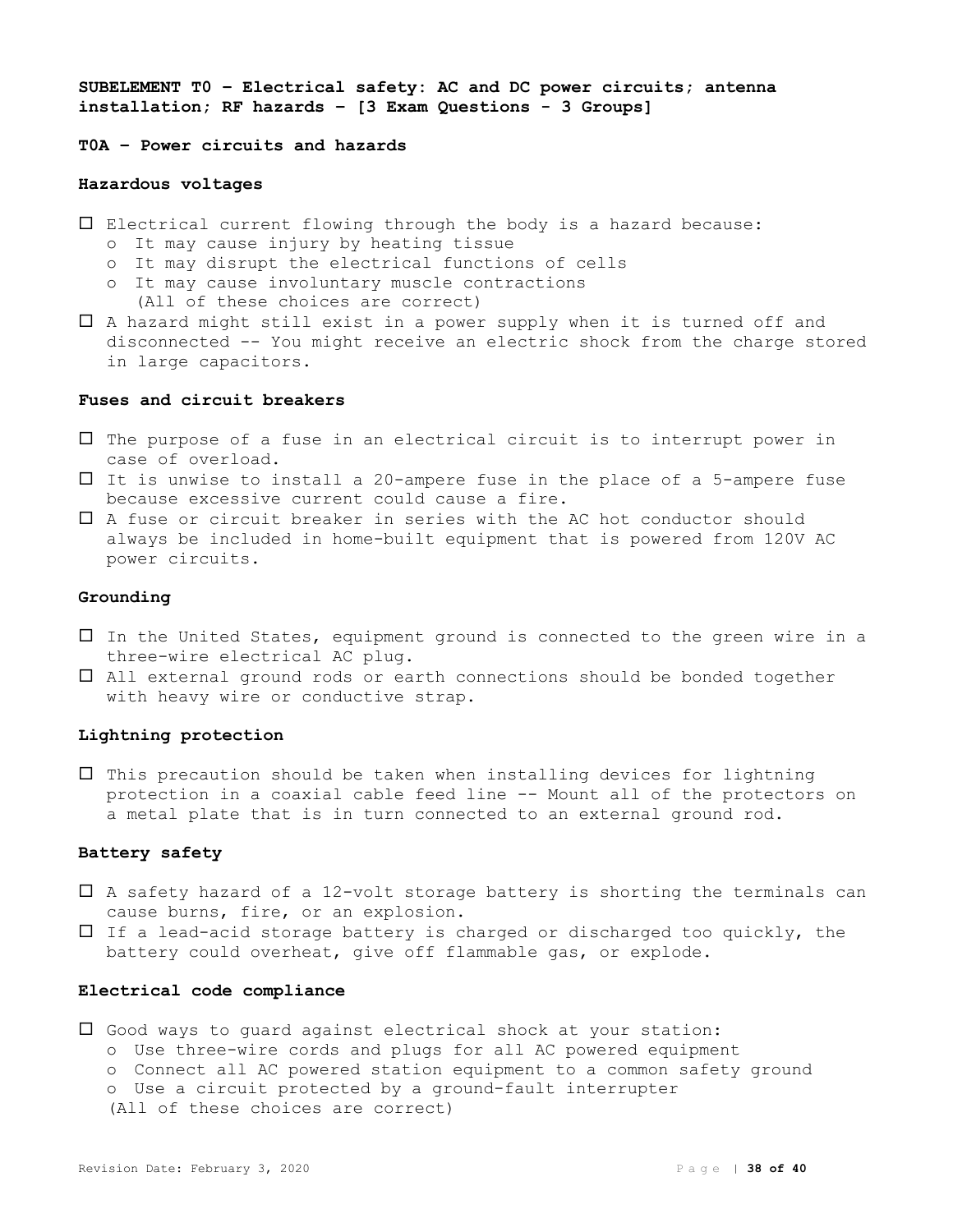#### **T0B – Antenna safety**

# **Tower safety**

- Members of a tower work team should wear a hard hat and safety glasses at all times when any work is being done on the tower.
- A good precaution to observe before climbing an antenna tower is put on a carefully inspected climbing harness (fall arrester) and safety glasses.
- It is never safe to climb a tower without a helper or observer.
- Look for and stay clear of any overhead electrical wires -- It is an important safety precaution to observe when putting up an antenna tower.
- $\Box$  An important safety rule to remember when using a crank-up tower is this type of tower must not be climbed unless retracted or mechanical safety locking devices have been installed.

# **Tower grounding**

- $\square$  Local electrical codes establish grounding requirements for an amateur radio tower or antenna.
- A proper grounding method for a tower is separate eight-foot long ground rods for each tower leg, bonded to the tower and each other.
- When installing grounding conductors used for lightning protection sharp bends must be avoided.
- $\Box$  As a good practice, ensure that connections are short and direct when installing ground wires on a tower for lightning protection.

#### **Erecting an antenna support**

 $\Box$  The purpose of a safety wire through a turnbuckle used to tension guy lines is to prevent loosening of the guy line from vibration.

# **Safely installing an antenna**

- $\Box$  The purpose of a gin pole is to lift tower sections or antennas.
- $\Box$  The minimum safe distance from a power line to allow when installing an antenna is enough so that if the antenna falls unexpectedly, no part of it can come closer than 10 feet to the power wires.
- $\Box$  You should avoid attaching an antenna to a utility pole because the antenna could contact high-voltage power lines.

# **T0C - RF hazards**

#### **Radiation exposure**

- Exposure limits vary with frequency because the human body absorbs more RF energy at some frequencies than at others.
- $\square$  Acceptable methods to determine that your station complies with FCC RF exposure regulations include:
	- o By calculation based on FCC OET Bulletin 65
	- o By calculation based on computer modeling
	- o By measurement of field strength using calibrated equipment

(All of these choices are correct)